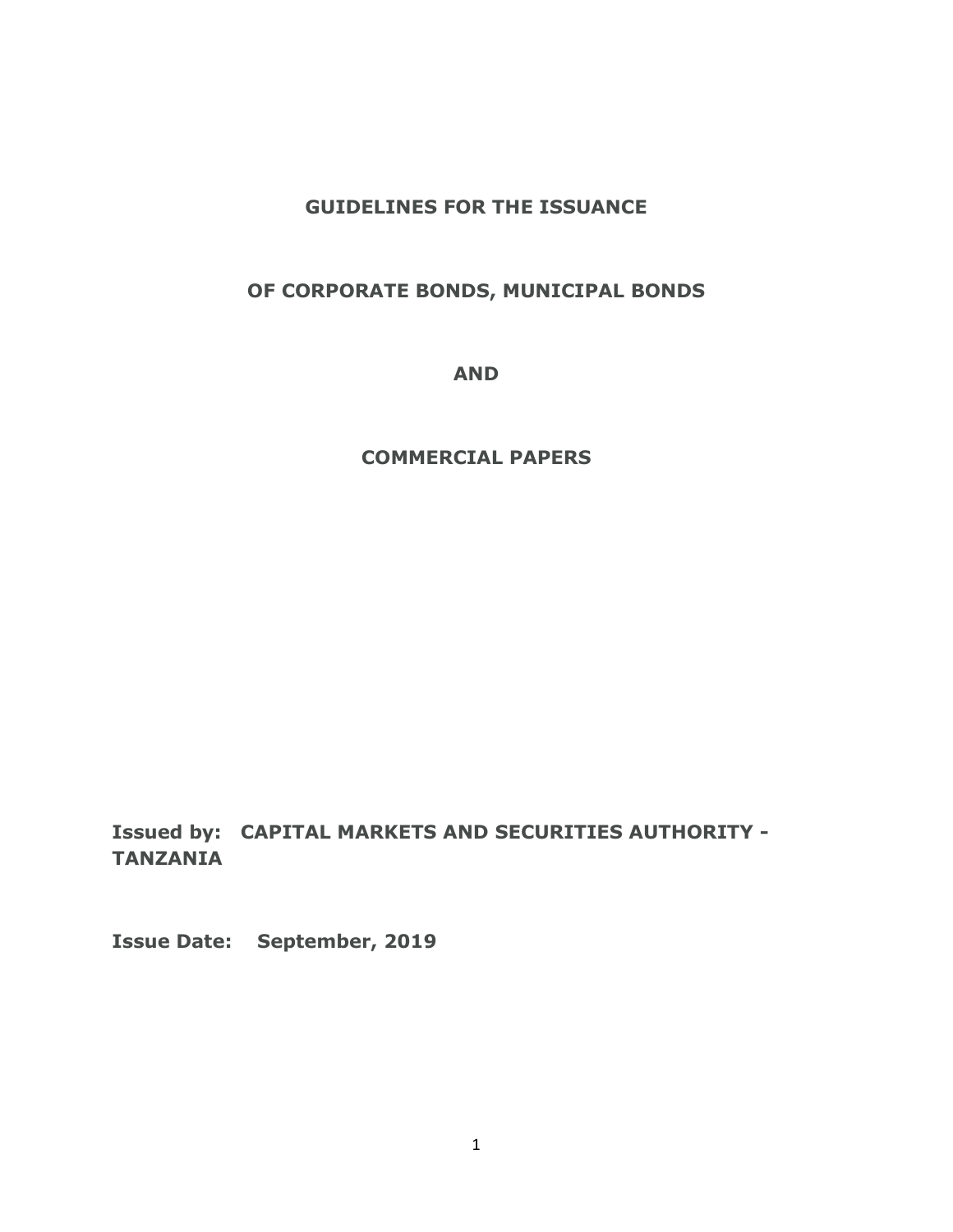# **Contents**

| 1.     |                                                            |  |
|--------|------------------------------------------------------------|--|
| 1.1.   |                                                            |  |
| 1.2.   |                                                            |  |
| 1.3.   |                                                            |  |
|        | PART 1: GUIDELINES FOR THE ISSUANCE OF CORPORATE BONDS  10 |  |
| 1.1    |                                                            |  |
| 1.2    |                                                            |  |
| 1.3    |                                                            |  |
| 1.4    |                                                            |  |
| 1.4.1  |                                                            |  |
| 1.4.2  |                                                            |  |
| 1.4.3  |                                                            |  |
| 1.4.4  |                                                            |  |
| 1.4.5  |                                                            |  |
| 1.4.6  |                                                            |  |
| 1.4.7  |                                                            |  |
| 1.4.8  |                                                            |  |
| 1.4.9  |                                                            |  |
| 1.4.10 |                                                            |  |
| 1.4.11 |                                                            |  |
| 1.4.12 |                                                            |  |
| 1.4.13 | Legal advisor<br>14                                        |  |
| 1.4.14 |                                                            |  |
| 1.4.15 |                                                            |  |
|        | PART 2: GUIDELINES FOR THE ISSUANCE OF MUNICIPAL BONDS 15  |  |
| 2.1    |                                                            |  |
| 2.2    |                                                            |  |
| 2.3    |                                                            |  |
| 2.4    |                                                            |  |
| 2.5    |                                                            |  |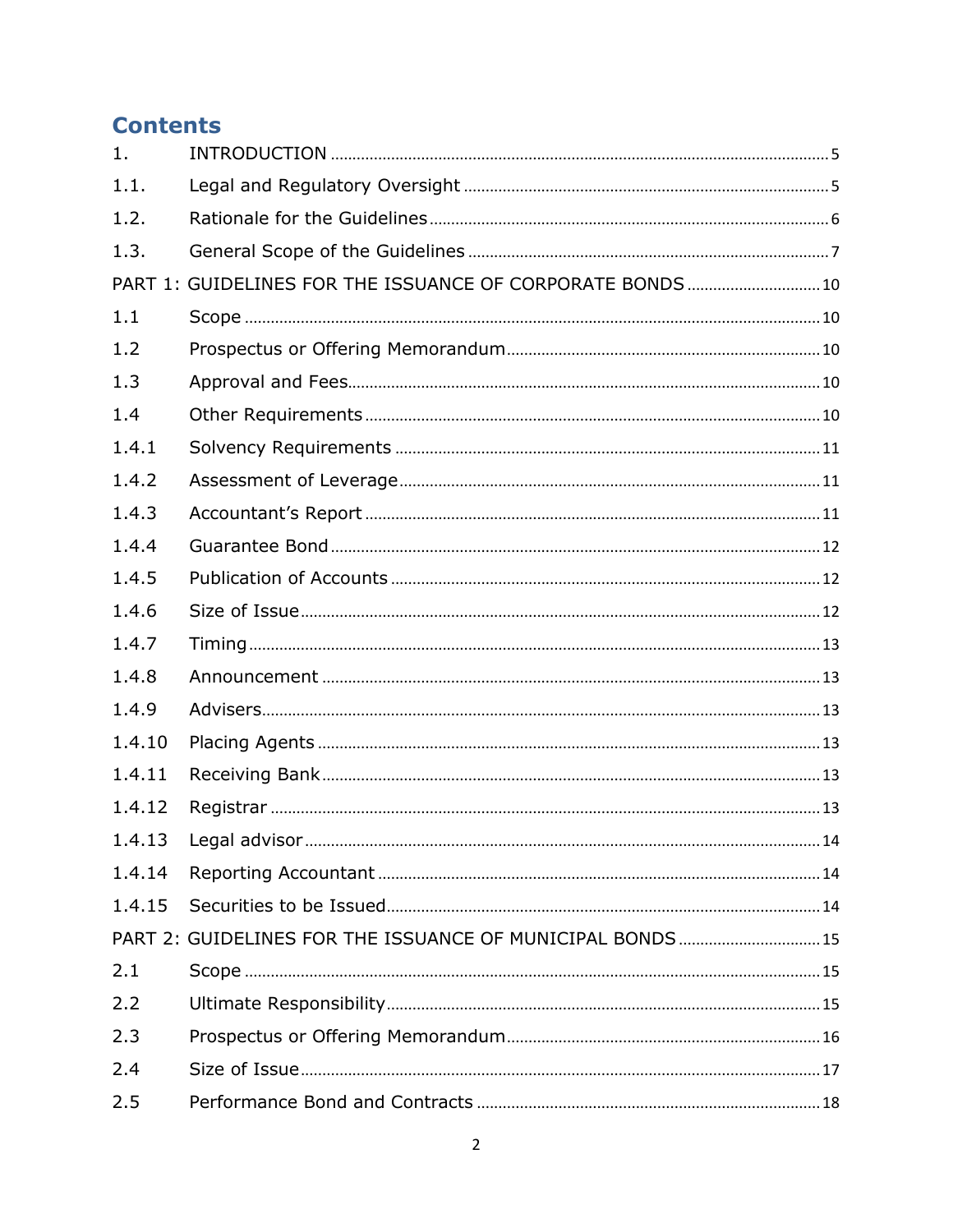| 2.6    |                                                                       |  |
|--------|-----------------------------------------------------------------------|--|
| 2.7    |                                                                       |  |
| 2.8    |                                                                       |  |
| 2.9    |                                                                       |  |
| 2.10   |                                                                       |  |
| 2.11   |                                                                       |  |
| 2.12   |                                                                       |  |
| 2.13   |                                                                       |  |
| 2.14   |                                                                       |  |
| 2.15   |                                                                       |  |
| 2.16   |                                                                       |  |
| 2.17   |                                                                       |  |
| 2.18   | Special Conditions for Issuance of Municipal Bonds by Special Purpose |  |
| 2.18.1 |                                                                       |  |
| 2.18.2 |                                                                       |  |
| 2.18.3 |                                                                       |  |
| 2.18.4 |                                                                       |  |
|        | PART 3: GUIDELINES FOR THE ISSUANCE OF COMMERCIAL PAPERS 22           |  |
| 3.1    |                                                                       |  |
| 3.2    |                                                                       |  |
| 3.3    |                                                                       |  |
| 3.4    |                                                                       |  |
| 3.4.1  |                                                                       |  |
| 3.4.2  |                                                                       |  |
| 3.4.3  |                                                                       |  |
| 3.4.4  |                                                                       |  |
| 3.4.5  |                                                                       |  |
| 3.4.6  |                                                                       |  |
| 3.4.7  |                                                                       |  |
| 3.4.8  |                                                                       |  |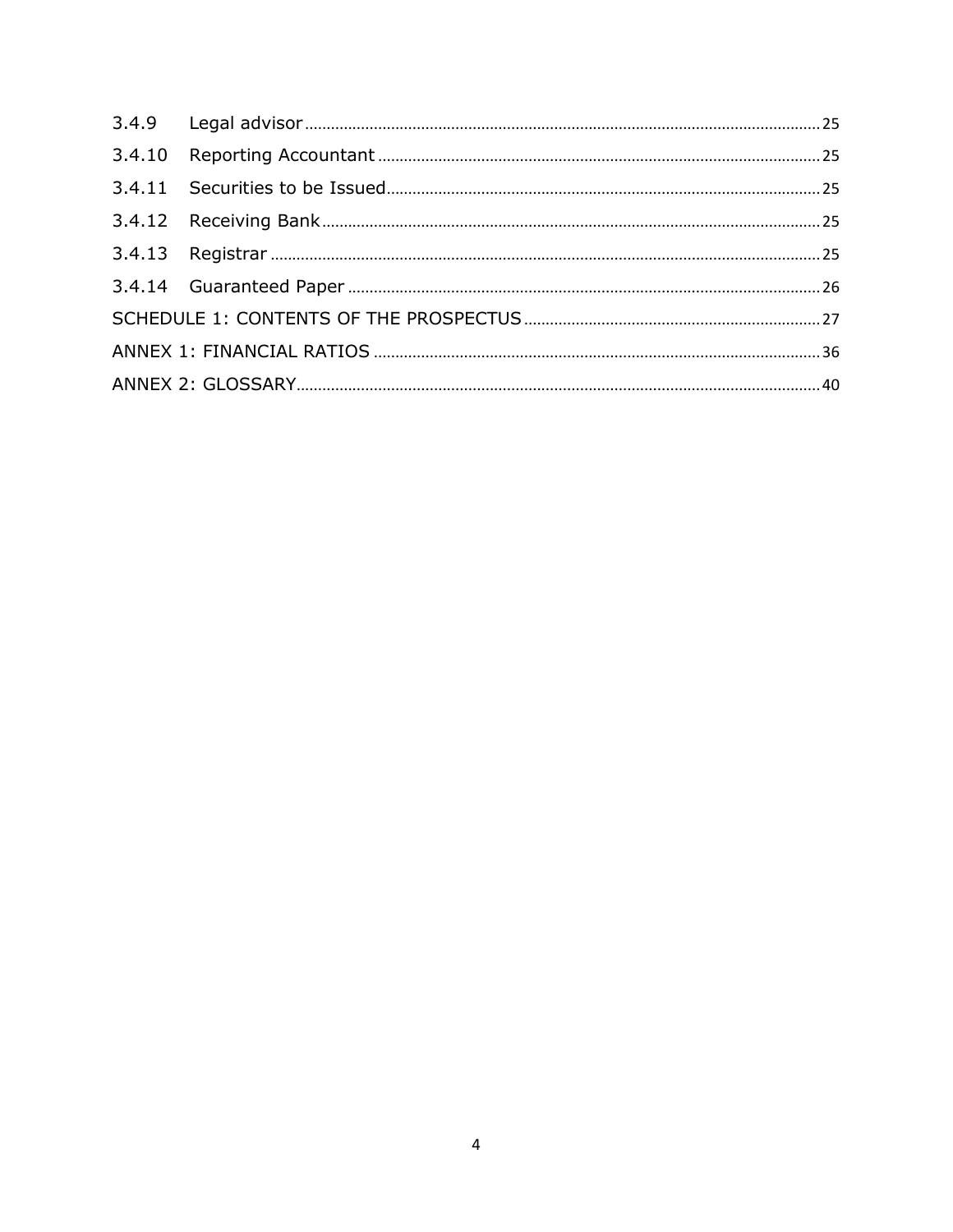## <span id="page-4-0"></span>**1. INTRODUCTION**

Bonds and commercial paper are instruments issued for the purpose of raising funds directly from investors without intermediation by banks or other financial institutions.

Commercial papers are issued to raise funds for working capital requirements whereas bonds are meant to meet long term financing requirements. The time horizon of the financial instruments determines whether it is a bond or commercial paper. The issuance of these financial instruments is critical to the deepening of the capital markets.

The Capital Markets and Securities Authority (CMSA) issues these Guidelines to provide guidance to market players in the issuance of bonds and commercial papers in the capital markets. The Guidelines also serve to clarify the regulatory roles of the CMSA and other Government authorities and agencies on the issuance of these debt financial instruments. The issuance of diverse financial instruments provides a number of financing options to corporate institutions and Local Government Authorities (LGAs) aiming at enhancing funding, which in turn helps to reduce the cost of borrowing and promote diversification of sources of long term funds in the economy as well as enhancing competitiveness of the financial sector.

# <span id="page-4-1"></span>**1.1. Legal and Regulatory Oversight**

The CMSA is established under the Capital Markets and Securities Act (Cap. 79), with a responsibility inter alia to create the necessary environment for the orderly growth and development of the capital markets and to formulate principles for the guidance of the industry.

The issuance of debt financial instruments by the corporate sector and LGAs is primarily a capital markets activity and therefore falls under the regulatory jurisdiction of the CMSA. These Guidelines therefore follow, and are in addition to any provision in the Capital Markets and Securities Act (Cap. 79) that permits issuances of debt instruments. These Guidelines are designed to ensure that such issues are properly made, that full information is given to potential investors so that they may be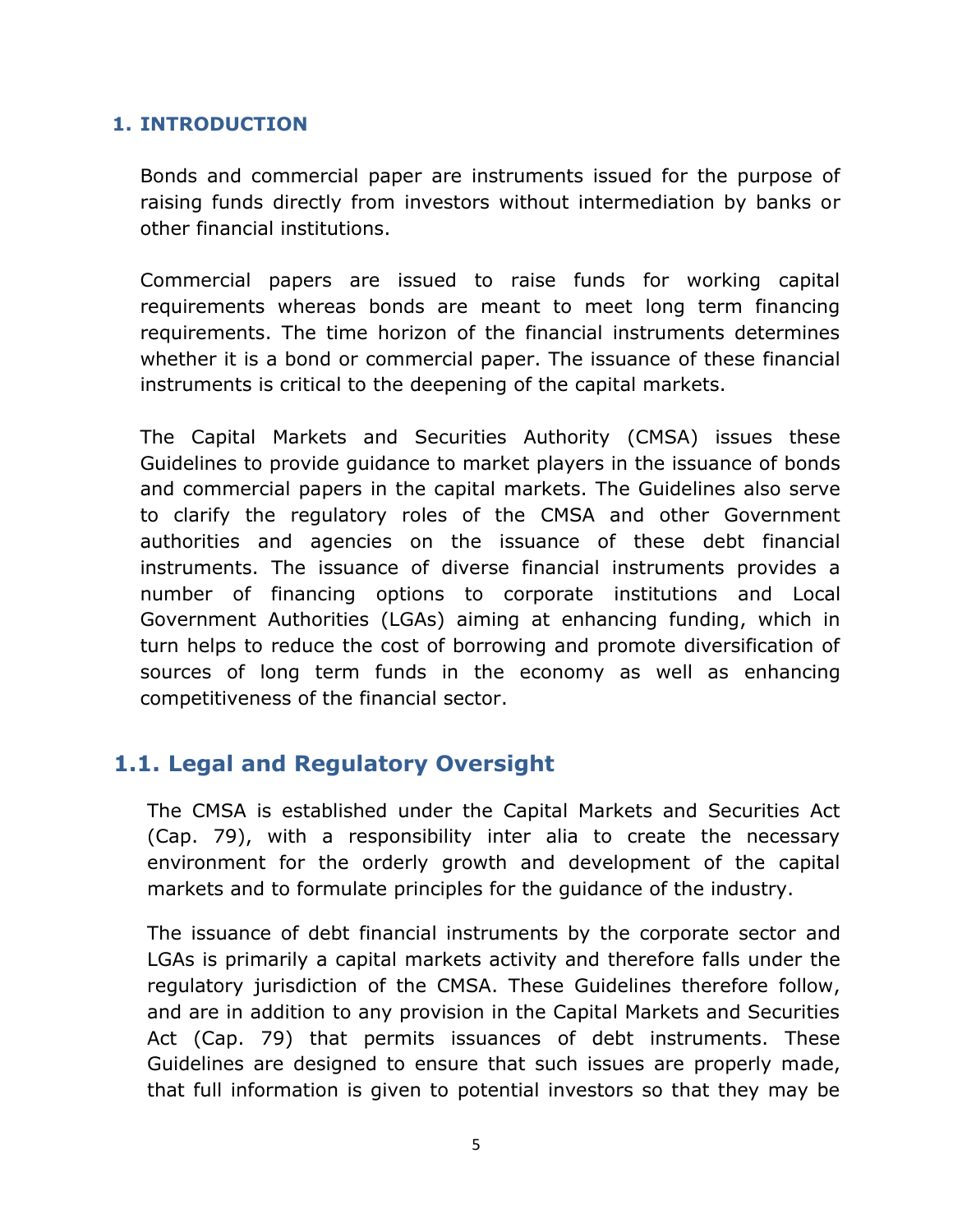informed about the terms of the issue and their rights, and that any rules of the DSE and the settlement system are observed.

Commercial banks and other financial institutions licensed under the Banking and Financial Institutions Act (CAP 342) must obtain BOT clearance before seeking to issue any financial instrument.

Insurance companies must seek clearance from the Tanzania Insurance Regulatory Authority (TIRA).

LGAs must obtain approval from the Minister responsible for local government as required by the Local Government Finances Act of 1982. This Act grants the Minister responsible for local government, in consultation with the Minister responsible for finance powers to approve loans to a Local Government Authority (LGA) within the United Republic for such amounts, from such sources, in such manner, for such purposes and upon such conditions as the authority concerned may deem fit. However, an LGA seeking to invest in large infrastructure projects through a Special Purpose Vehicle (SPV) in which the Local Government Authority holds minority shares, may issue an SPV bond without clearance from the Minister responsible for Local Government Authority; provided that the liabilities arising from the investment are localized to the SPV and that no asset of the LGA would be transferred to the SPV.

# <span id="page-5-0"></span>**1.2. Rationale for the Guidelines**

These Guidelines are issued by the CMSA in order to streamline the regulatory environment for the issuance of bonds and commercial papers and to ensure transparency and disclosure in the issue procedures, contents of prospectus, the conduct of advisers and arrangers of the issue, solicitation to purchasers, and in subsequent accounting and reporting to investors by the issuer.

The Guidelines recognizes the CMSA as the primary regulator and supervisor of bond issue made in Tanzania with responsibility for compliance with the East Africa Community (EAC) requirements for regional bond issuance, if it is intended that the bond be approved for subscription in other EAC member states, and for ensuring that the provisions for continuous disclosure are complied with. The Guidelines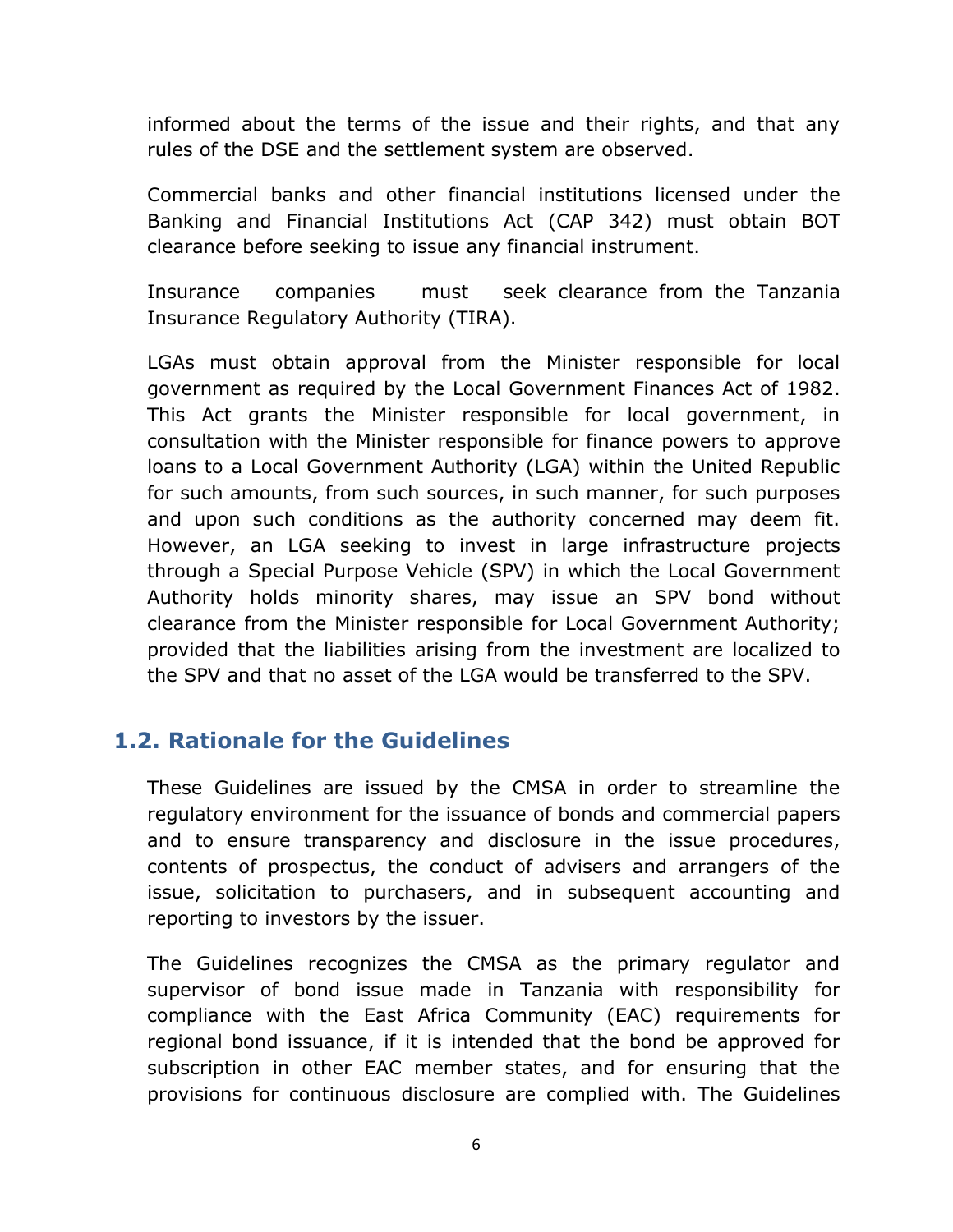are therefore intended to be consistent with the East African Securities Regulators Requirements for Regional Bond Issuance, adopted at the 33rd Consultative Meeting of the East African Member States Securities Regulatory Authorities.

These Guidelines serve to ensure that only issuers that qualify as issuers of debt instruments and meet the conditions defined herein may issue such instruments to the public. While the CMSA cannot guarantee that such instruments will not default, it aims at ensuring that only the best quality instruments are issued so as to protect investors.

The guidelines take into account the financial soundness of the issuers of these securities and to ensure compliance with prescribed disclosure requirements. The guidelines have been developed in order to streamline the regulatory framework for the issuance of debt instruments and to address the needs of issuers and investors to address public needs.

# <span id="page-6-0"></span>**1.3. General Scope of the Guidelines**

These Guidelines covers all types of bonds and commercial papers.

A bond is a form of security generally issued for longer term financing needs. It carries a fixed or variable rate of interest and is redeemable by the issuer after a number of years.

A corporate bond is a bond issued by a body corporate.

A municipal bond is a bond issued by a Local Government Authority (LGA) or on behalf of an LGA, that is to say, a local government entity in a region, district, or urban area. These securities are issued directly to the public by way of a prospectus approved by the CMSA.

Other forms of loans such as loans from the Government of Tanzania, international organizations, development banks, the Local Government Loans Board or from banks and for which public subscription is not being invited are not subject to these Guidelines.

LGAs can issue bonds either in their own names or as participants in a Special Purpose Vehicle (SPV). An SPV bond is a special kind of corporate bond that is issued by a subsidiary corporate entity known as special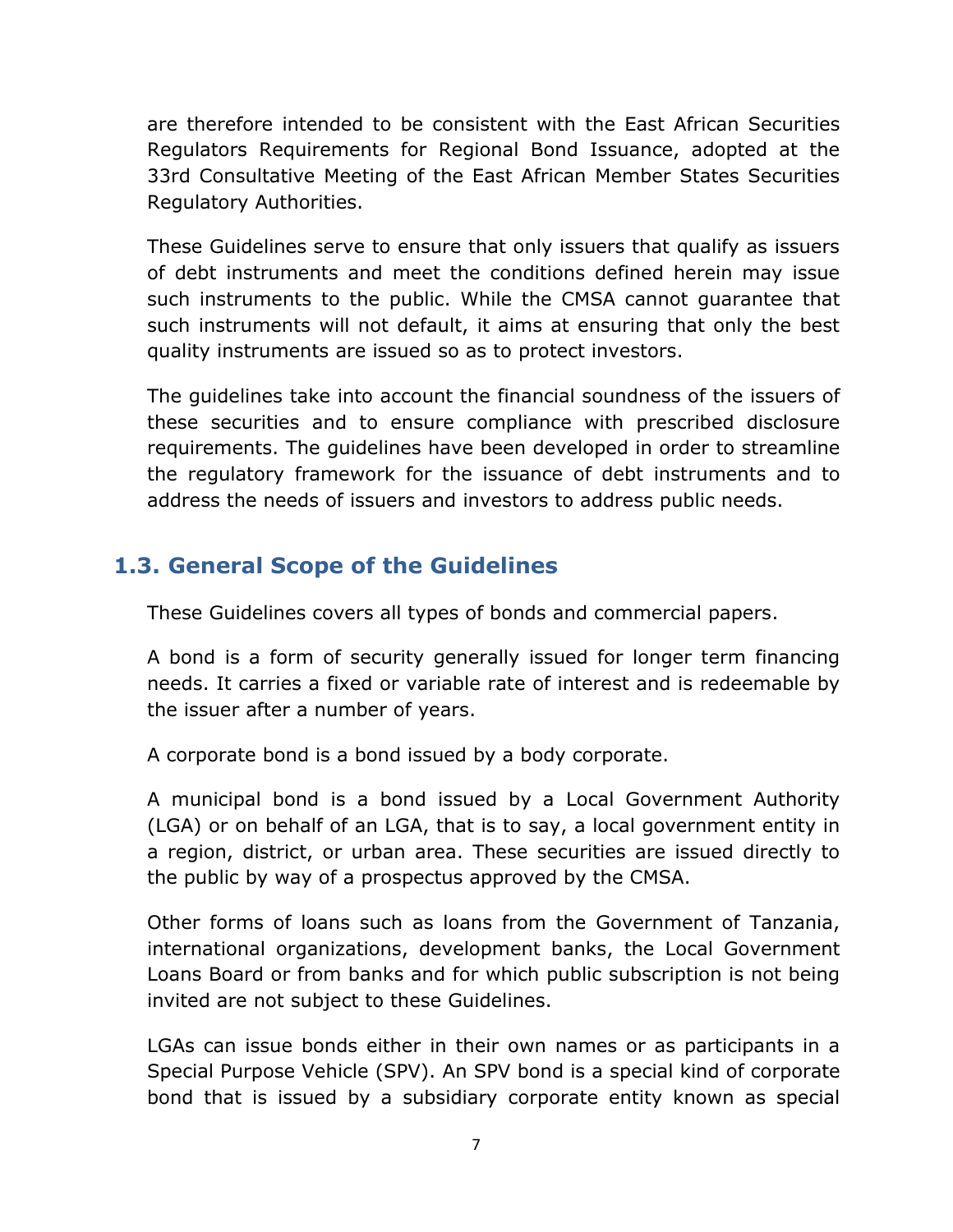purpose vehicle. A special purpose vehicle is a subsidiary company with an asset and/or liability structure and legal status that makes its obligations secure, even if the parent entity goes bankrupt. The SPV's debts may, or may not, be covered with recourse to the "real" borrower. The equity in the SPV can be owned in whole or part by the LGA or parent company, and/or by other investors (institutions such as pension funds) and by the entity that will undertake the project, usually a construction company, which is often granted a concession by the LGA or parent company to operate the facility for a period sufficient to repay the debt incurred to cover the costs of construction and generate profit.

The types of bond are:

# *General obligation bonds*

General obligation bonds are secured on the overall assets of the issuer and repaid from its overall revenues (grants, taxes, fees and other charges it makes). The issuer is absolutely responsible for, and cannot avoid, ensuring that the obligations created by the bond's prospectus are complied with. In the event that it is unable to do this and fails to meet interest payments when they fall due or repayment, according to the contractual schedule, it may be judged to be 'in default'. In this case, the bondholders may be able to take possession of some of the issuer's assets in order to obtain payment of any money due to them.

# *Revenue bonds*

A revenue bond is a special type of a [bond](http://en.wikipedia.org/wiki/Municipal_bond) distinguished by its guarantee of repayment solely from [revenues](http://en.wikipedia.org/wiki/Revenue) generated by a specified revenue-generating activity associated with the purpose of the bonds (like water and sewerage, roads, ports, airports, power plants, markets or other public buildings) rather than from the general revenues of the issuer.

# *Other categories of bond*

Any other type of bond may be specially approved by the CMSA, provided that the provisions of these Guidelines relating to the purpose, content of the prospectus, disclosure and transparency are regarded as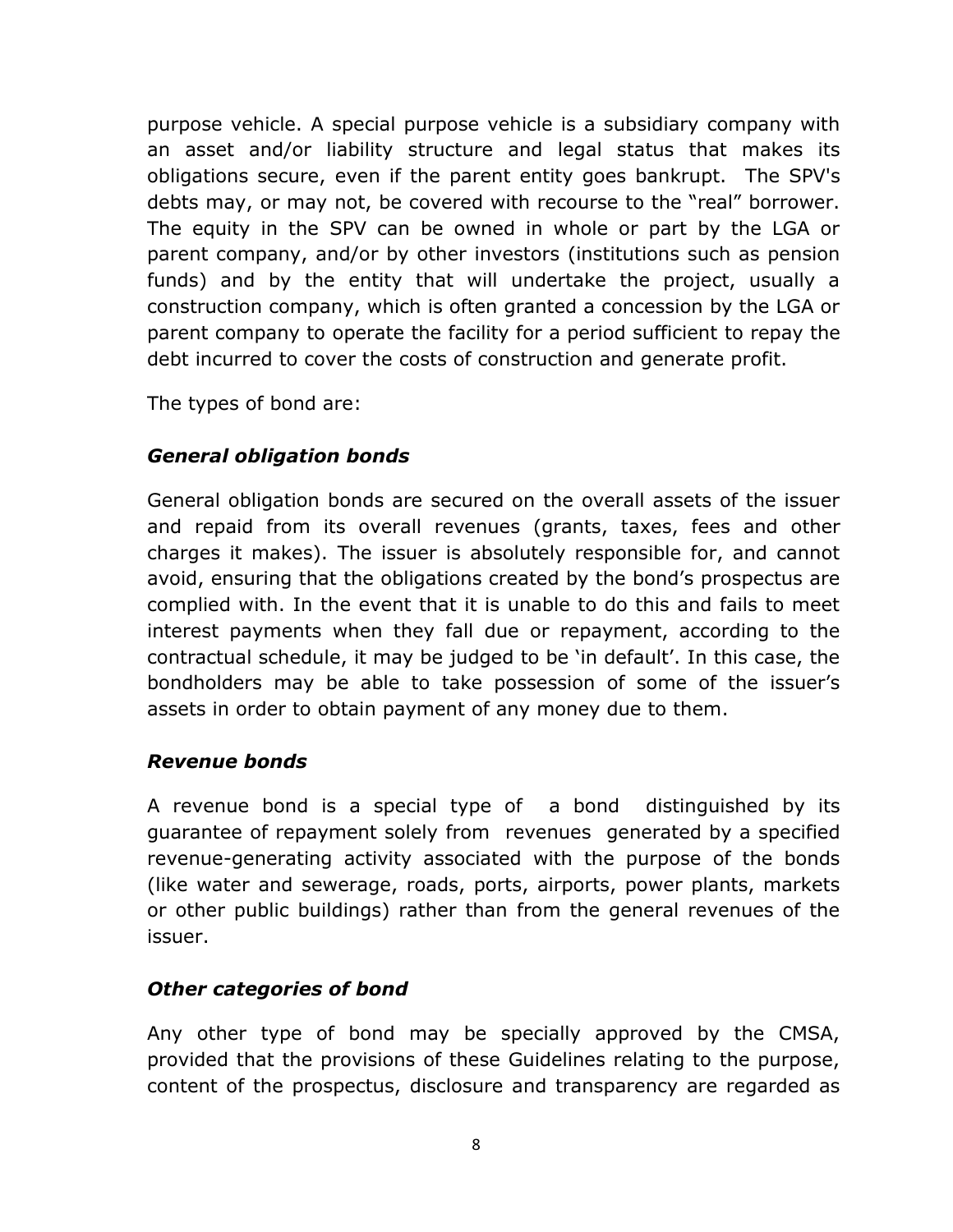of the same standards required for the other types of bond described above.

Commercial papers are debt financial instruments issued to raise funds for working capital requirements.

These Guidelines are divided into three broad parts:

**PART 1:** Guidelines for the issuance of corporate bonds

**PART 2:** Guidelines for the issuance of municipal bonds

**PART 3:** Guidelines for the issuance of commercial paper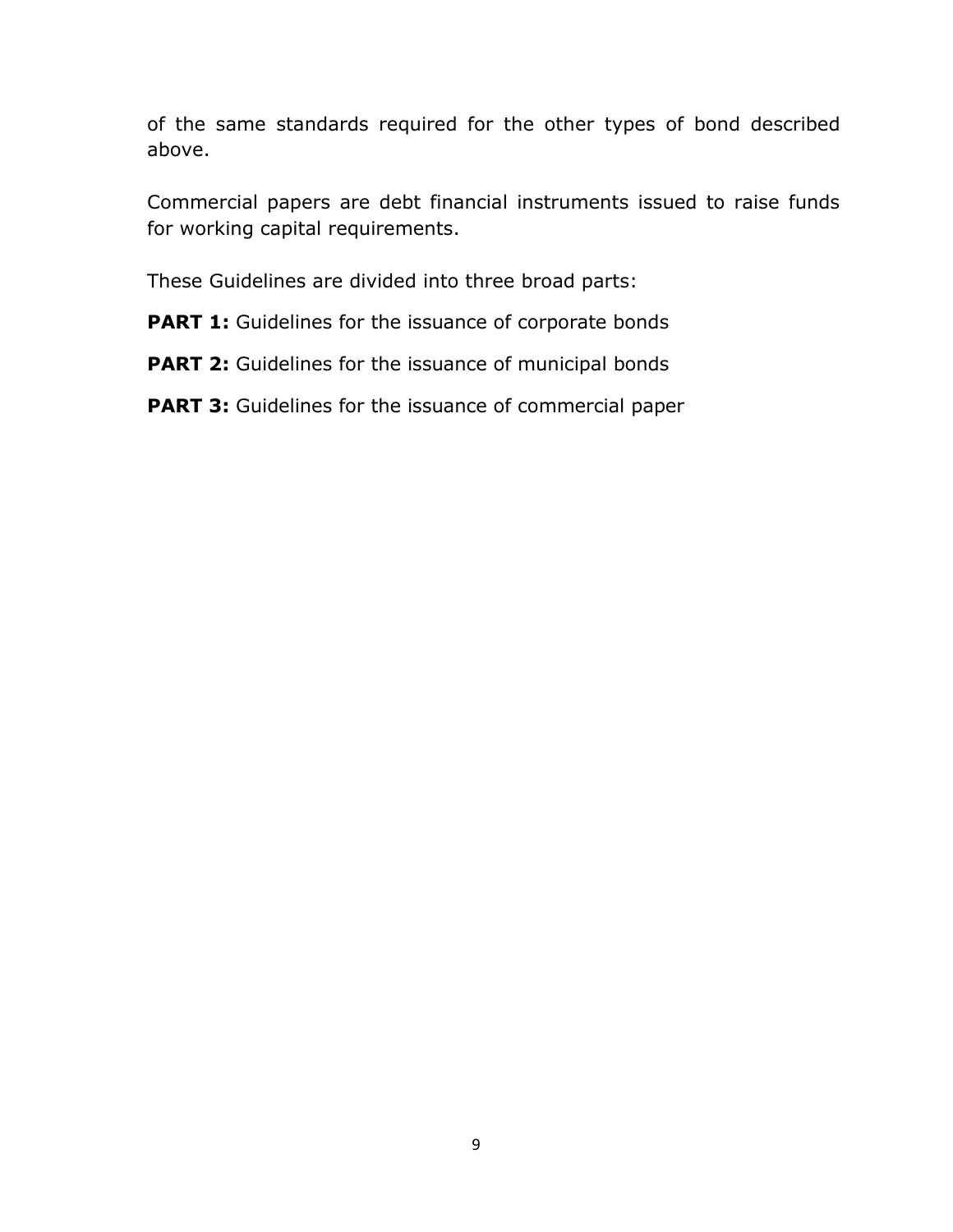#### <span id="page-9-1"></span><span id="page-9-0"></span>**PART 1: GUIDELINES FOR THE ISSUANCE OF CORPORATE BONDS**

#### **1.1 Scope**

This part outlines guidelines intended to govern the issuance of corporate bonds. Only companies, which meet the prescribed conditions in these guidelines, may issue corporate bonds.

#### <span id="page-9-2"></span>**1.2 Prospectus or Offering Memorandum**

The issuer of corporate bond, shall publish a Prospectus or Offering Memorandum which complies with all the requirements for issue of debt securities as prescribed under Part XII of the Capital Markets and Securities Authority Act (Cap. 79), the Capital Markets and Securities (Prospectus Requirements) Regulations and subject to other Laws of Tanzania.

In submitting the application for issuance or listing of corporate bonds, the Sponsoring Broker is required to submit a due diligence certificate confirming that the application complies with these guidelines and other requirements. The Sponsoring Broker is required to submit a checklist indicating that information and other requirements are complied with.

### <span id="page-9-3"></span>**1.3 Approval and Fees**

The Authority shall approve any issue of bonds which satisfy the requirements given in these guidelines and on payment of the fees prescribed under the fee structure of the Capital Markets and Securities Authority as approved by the Board.

### <span id="page-9-4"></span>**1.4 Other Requirements**

Companies satisfying the following requirements at the outset and during the life of the bond will qualify to issue corporate bonds:-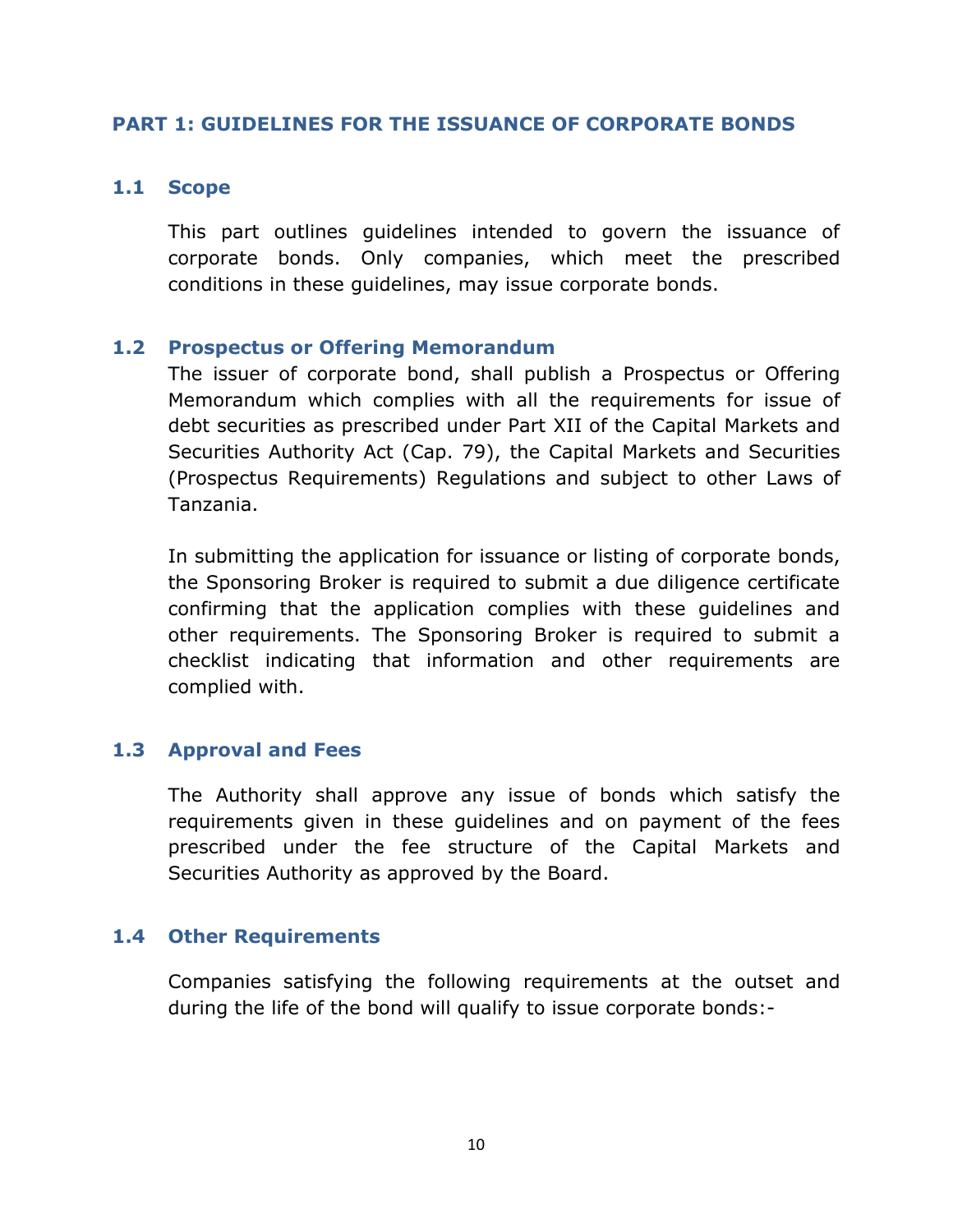## <span id="page-10-0"></span>**1.4.1 Solvency Requirements**

## **(i) Share Capital**

The paid-up share capital and reserves shall not be less than Tanzanian Shillings five hundred million (TZS 500 million) and shall be maintained at that level during the period the bond remains outstanding.

### **(ii) Track Record**

An issuer shall have made profits in at least two of the last three financial periods preceding the application for the issue.

#### <span id="page-10-1"></span>**1.4.2 Assessment of Leverage**

### **(i) Debt Ratios**

- a) Except for banking and financial institutions whose core activity is lending, total indebtedness of the issuer including the new issue of bonds shall not exceed 400% of the company's net worth (or gearing ratio of 4:1) as at the date of the latest balance sheet. This ratio shall be maintained at that level during the period the bond remains outstanding.
- b) For banking and financial institutions shall submit a letter of no objection the Bank of Tanzania.

### **(ii) Ratio of Funds from Operations to Total Debt**

The ratio of funds from operations to total debt for the three trading periods preceding the issue shall be maintained at a weighted average of 40% or more.

#### <span id="page-10-2"></span>**1.4.3 Accountant's Report**

The Offering Memorandum must be accompanied by an Accountant's Report covering at least three years of audited accounts preceding the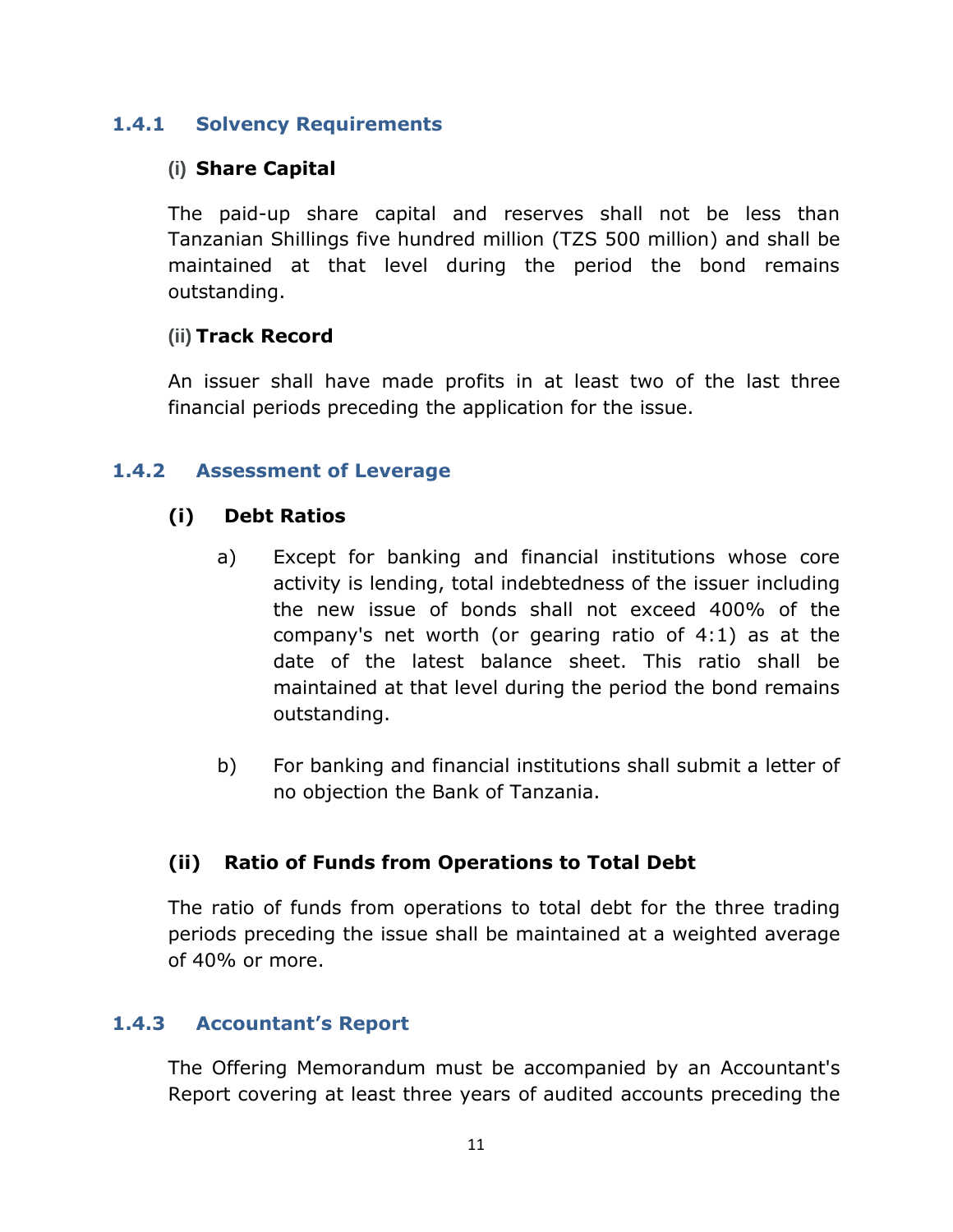issue; five year projected balance sheet and profit and loss account; and projected cash flow for subsequent 12 months following the issue.

In addition, the Accountant Report shall disclose the following ratios for the last three financial years preceding the issue:

- (i) Earnings before interest and taxes to interest expenses (interest cover)
- (ii) Funds from operation to total Debt percentage
- (iii) Free cash flow to total Debt (debt repayment cover)
- (iv) Total free cash flow to short-term debt obligations
- (v) Net profit margin
- (vi) Post-tax return (before financing) on Capital Employed
- (vii) Long Term Debt to Capital Employed
- (viii)Total Debt to Equity

### <span id="page-11-0"></span>**1.4.4 Guarantee Bond**

Where there is a guarantor the issuer may be exempted from the conditions on Solvency, Leverage and Accountant's Report stipulated above, but the guarantor shall fulfill those conditions. In the event the guarantor is a bank the consent of BOT shall be required and if the guarantor is an insurance company the consent of the Tanzania Insurance Regulatory Authority (TIRA) shall be required. In addition the guarantor shall provide CMSA with a financial capability statement duly certified by the guarantor's auditors.

### <span id="page-11-1"></span>**1.4.5 Publication of Accounts**

The issuer shall, during the period the corporate bond remains outstanding, publish in at least two reputable daily newspapers as may be designated in that behalf by the CMSA, half-yearly management accounts and audited annual accounts. One set of such published reports shall be submitted to CMSA.

#### <span id="page-11-2"></span>**1.4.6 Size of Issue**

(i) The Minimum size of the issue shall be Tanzanian Shillings One billion (TZS 1,000,000,000).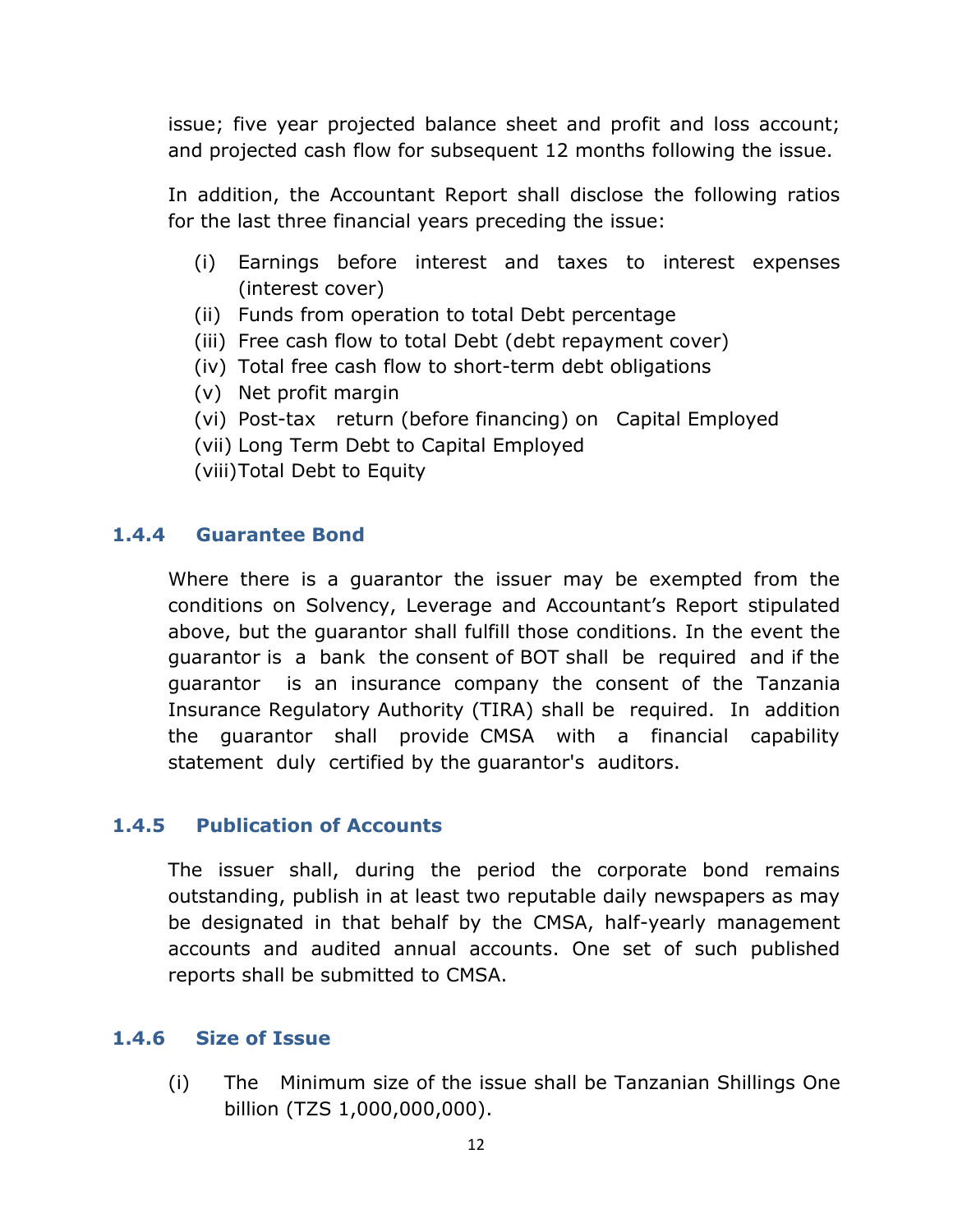- (ii) The Minimum issue lot shall be Tanzania Shillings One Hundred Thousand (TZS 100,000).
- (iii) The minimum amount of the principal if the bond is to be listed and traded on the DSE, or in an interbank or inter institutional market, will be TZS equivalent of United States Dollars Five Hundred Thousand (USD 500,000) if it is the intention to offer the securities in other EAC member countries.

### <span id="page-12-0"></span>**1.4.7 Timing**

The offer period shall not exceed thirty (30) calendar days.

## <span id="page-12-1"></span>**1.4.8 Announcement**

The issuer shall make a public announcement in the print and electronic media at least one week before the issue opens. The contents of such announcement shall obtain the prior approval of the CMSA.

### <span id="page-12-2"></span>**1.4.9 Advisers**

The issuer shall appoint advisers for the issue from amongst licensed banks, investment advisers and stockbrokers.

# <span id="page-12-3"></span>**1.4.10 Placing Agents**

The issuer shall appoint placing agents from amongst licensed investment advisers, stockbrokers and banks.

### <span id="page-12-4"></span>**1.4.11 Receiving Bank**

The issuer shall designate one receiving bank. Payments shall be in the issuer's name and banked in a designated account.

### <span id="page-12-5"></span>**1.4.12 Registrar**

The issuer shall designate a registrar for the issue.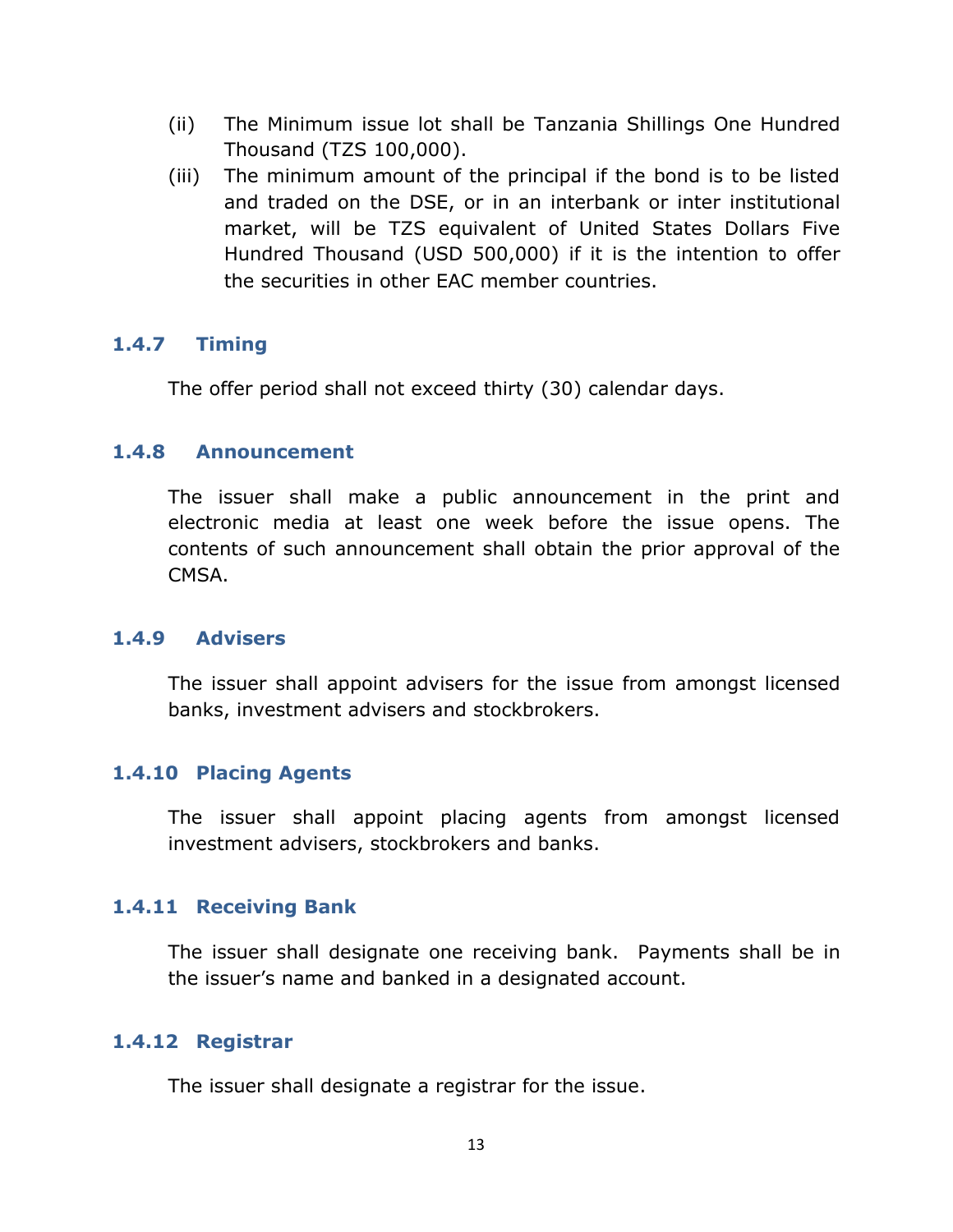#### <span id="page-13-0"></span>**1.4.13 Legal advisor**

The issuer shall designate a legal advisor for the issue who shall be subject to requirements of their professional body and shall be a firm registered in Tanzania or in any Partner State in case of EAC regional offers.

### <span id="page-13-1"></span>**1.4.14 Reporting Accountant**

The Reporting Accountant shall be subject to requirements of their professional body and shall be a firm registered in Tanzania or in any Partner State in case of EAC regional offers.

#### <span id="page-13-2"></span>**1.4.15 Securities to be Issued**

All corporate bonds issues shall be in dematerialized form. The bonds issued shall be deposited into a central securities depository licensed by the CMSA or in case of EAC regional offers, a central securities depository established under any written law of any of the Partner States.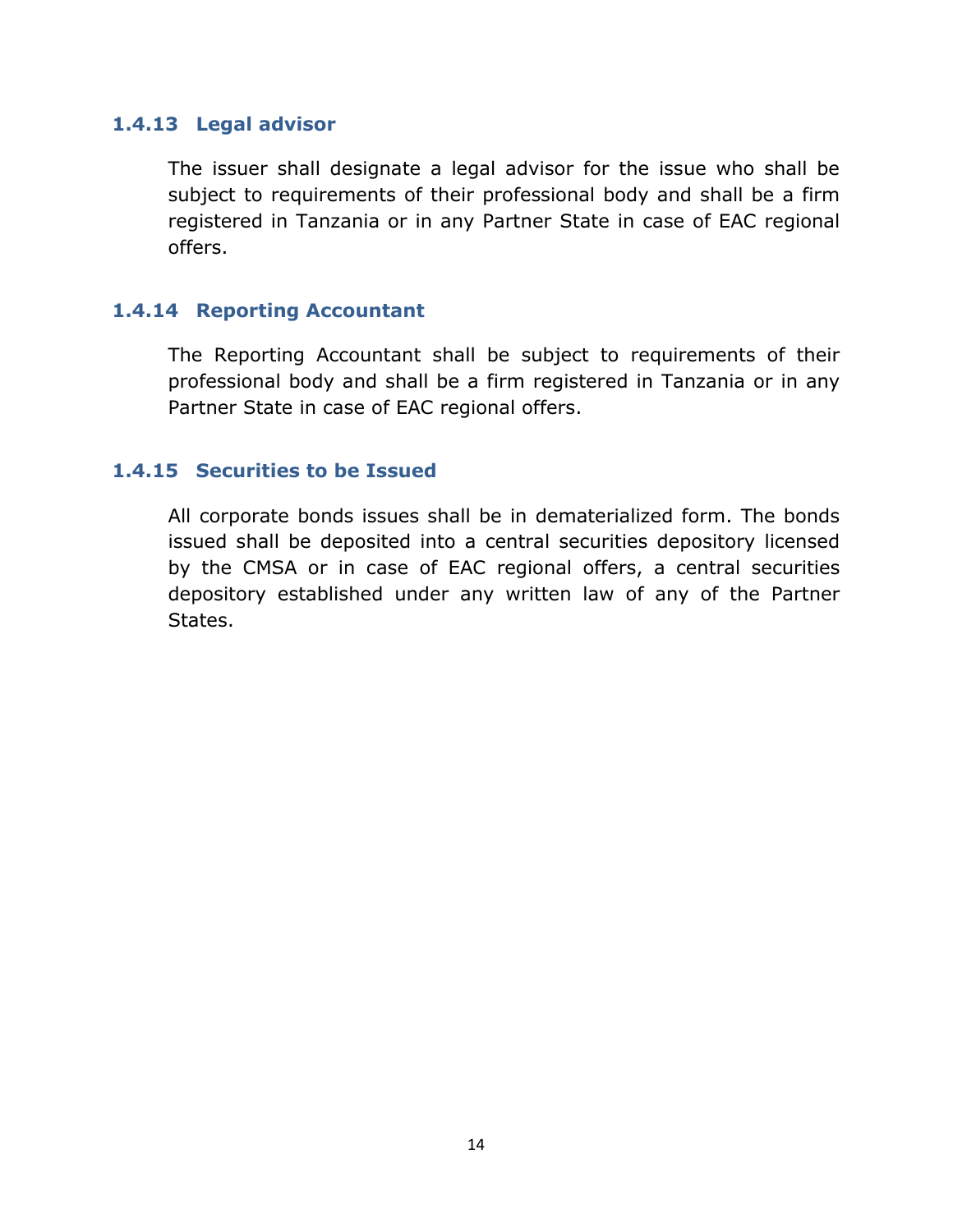#### <span id="page-14-1"></span><span id="page-14-0"></span>**PART 2: GUIDELINES FOR THE ISSUANCE OF MUNICIPAL BONDS**

#### **2.1 Scope**

These Guidelines outlined herein are intended to govern the issuance of municipal bonds, issued by LGAs in their own names or through an SPV. These Guidelines have been developed in order to streamline the regulatory framework for the issuance of Municipal Bonds and to address the needs of LGAs issuing bonds.

The issuer must be LGA recognized as a municipality or council or SPV which has been sponsored by or initiated by a municipality or council and in which the municipality or council may or may not maintain an ownership interest. The issuer will take full responsibility for ensuring that the prospectus complies with all relevant legislation and regulations and that all necessary permissions have been obtained.

#### <span id="page-14-2"></span>**2.2 Ultimate Responsibility**

In the case of a municipal bond issued directly by LGA, the councilors will be ultimately and technically responsible and in the case of an SPV constituted as a company, the directors of that company. In each case they will make and sign a statement of accountability with wording similar to those in the example which is shown below:

"*The Issuer accepts responsibility for the information contained in this Prospectus, except as may be otherwise stipulated. To the best of the knowledge and belief of the Issuer (having taken all reasonable care to ensure that such is the case) the information contained in this Prospectus is in accordance with the facts and does not omit anything likely to affect the import of such information.* 

*The Issuer confirms that this Prospectus contains or incorporates all information which is material in the context of the issue and the offering of the Bonds, that the information contained or incorporated in this Prospectus is true and accurate in all material respects and is not misleading, that the opinions and the intentions expressed in this Prospectus are honestly held and that there are no other facts the omission of which would make this Prospectus or any of such information or expression of any such opinions or intentions*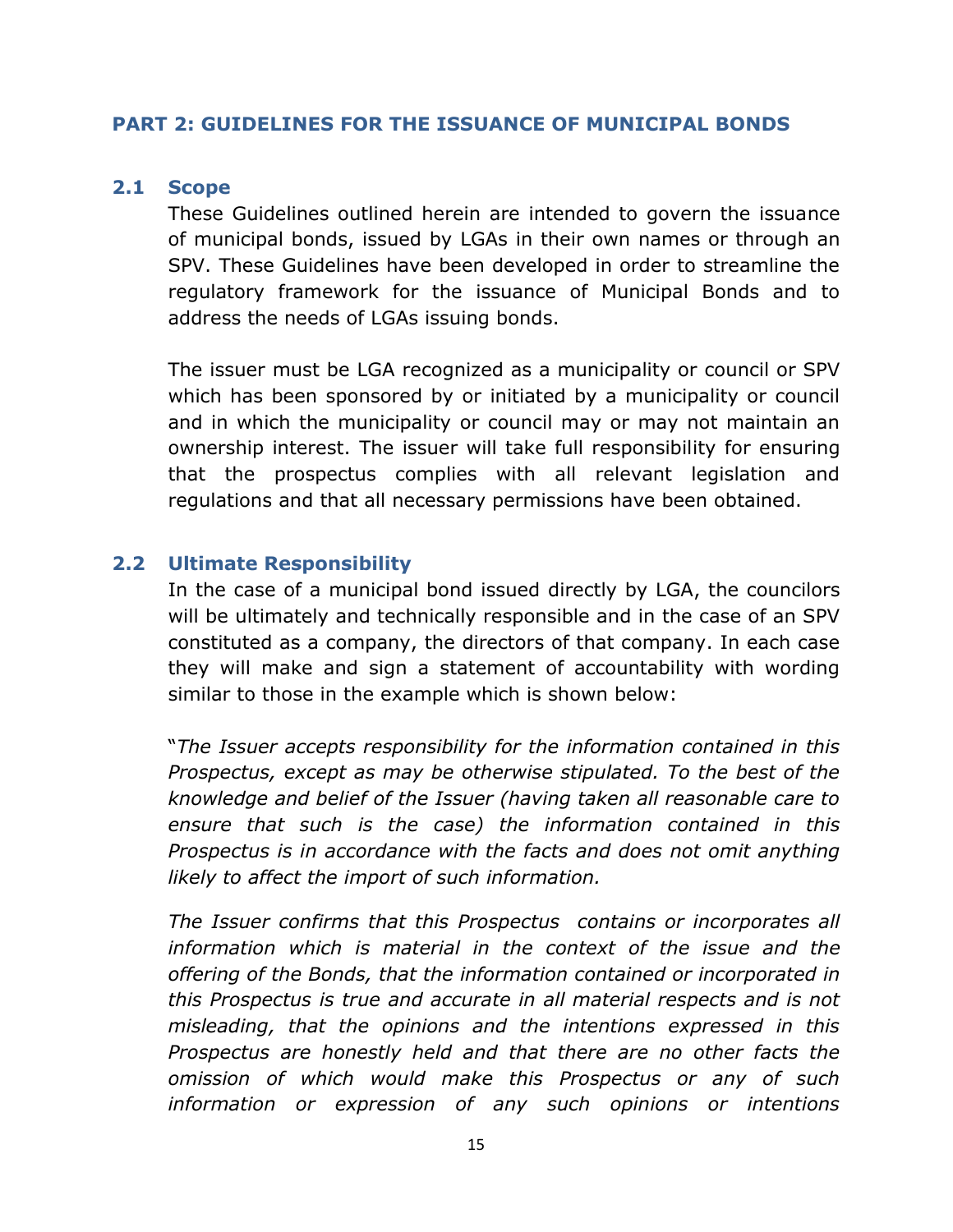*misleading in any material respect*".

# <span id="page-15-0"></span>**2.3 Prospectus or Offering Memorandum**

The issuer of municipal bond shall publish a Prospectus or Offering Memorandum which complies with all the requirements for issue of debt securities as prescribed under Part XII of the Capital Markets and Securities Authority Act (Cap. 79), the Capital Markets and Securities (Prospectus Requirements) Regulations, these Guidelines and subject to other Laws of Tanzania.

**Schedule 1** of these Guidelines provides contents of the Prospectus. The Prospectus shall include the Explanatory Notes contained under the Schedule.

The prospectus of bonds issued by LGAs in their own name or through an SPV shall, in addition to the requirements of the Capital Markets and Securities Act which public offers of securities, be subject to the additional provisions shown in these Guidelines.

No prospectus for a municipal bond of any type may be issued to the public without the approval of the Capital Markets and Securities Authority. By submitting the prospectus to the CMSA in the first instance, the issuer chooses Tanzania as the primary jurisdiction. If it is the issuer's intention to offer the securities in other EAC member states or any other jurisdiction as the case may be, the issuer would simultaneously submit the prospectus to the regulators of the other jurisdictions in which it proposes to raise capital, for approval.

Other documents and reports available for inspection will be deemed to be incorporated in, and to form part of, the prospectus. These will include, among others:

(i) Financial Performance Projections

The Prospectus shall contain performance projections including but not limited to profitability; cash flows; risk factors and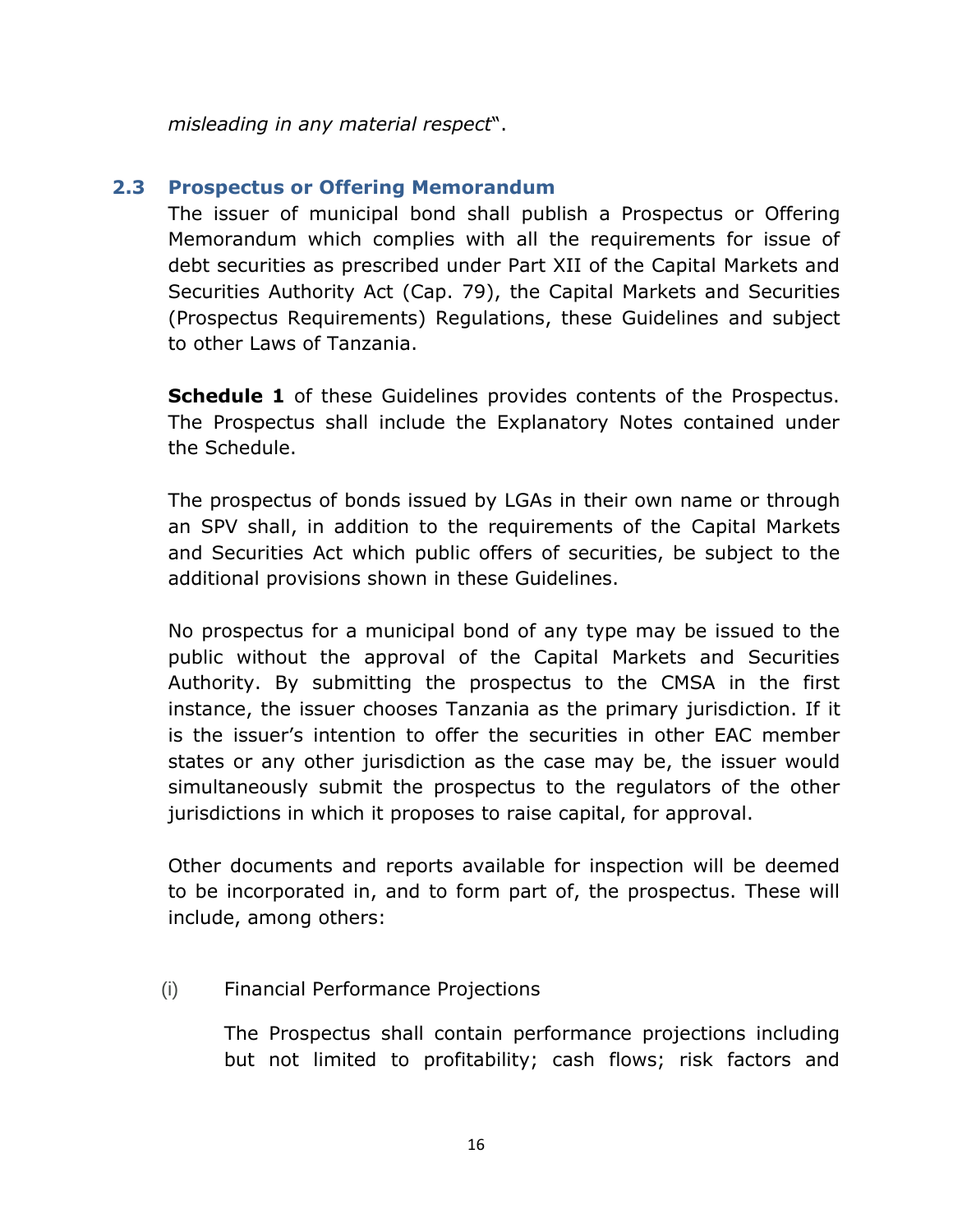mitigations for the period during which the bond shall remain outstanding.

(ii) Accountant's Report

The Prospectus shall be accompanied by an External Accountant's report certifying to the reasonableness of the bases and assumptions used in the preparation of the performance projections under item 2.3.6(a) and that:

- a) The revenues of the project shall be sufficient to cover interest payments;
- b) The long term cash generated by the project shall be sufficient to repay the principal of the bond; and
- c) That there is adequate provision for funding any project cost overrun.
- d) The Reporting Accountant shall be subject to requirements of their professional body and shall be a firm registered in Tanzania or in any Partner State in case of EAC regional offers.
- (iii) A trust deed if applicable.
- (iv) Guarantee agreements.
- (v) Memorandum and articles of association in case of an SPV.
- (vi) Audited financial statements, if any.
- (vii) Required authorizations by competent persons as per the respective law.
- (viii) Tax clearance certificate, if applicable.

#### <span id="page-16-0"></span>**2.4 Size of Issue**

- (i) The minimum size of the issue shall be Tanzanian Shillings One Billion (TZS 1,000,000,000)
- (ii) The minimum issue lot shall be Tanzania Shillings One Hundred Thousand (TZS 100,000).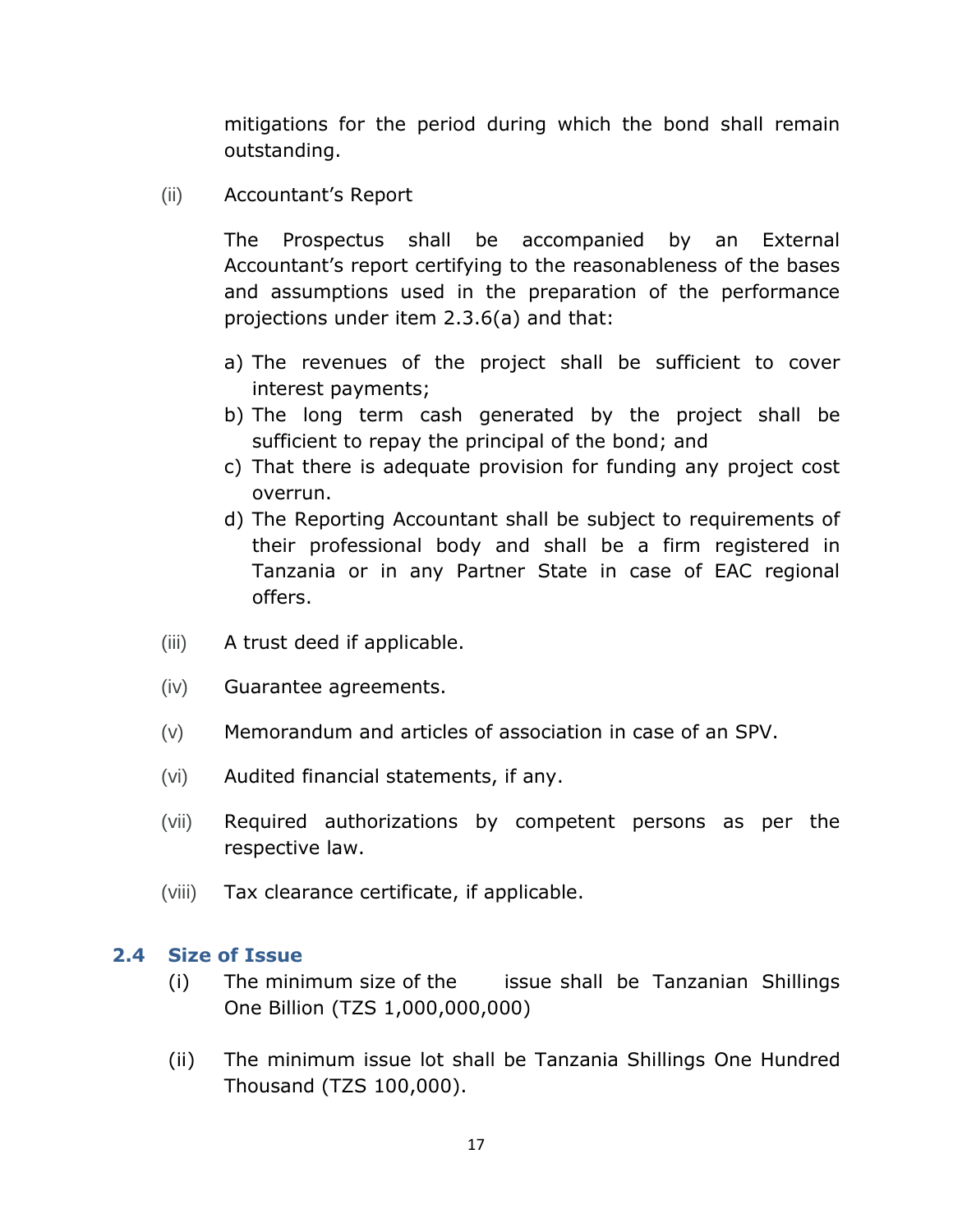The minimum amount of the principal if the bond is to be listed and traded on the DSE, or in an interbank or inter institutional market, will be Tanzanian Shillings One Billion (TZS 1,000,000,000) or if it is the intention to offer the securities in other EAC member countries the TZS equivalent of United States Dollars Five Hundred Thousand (USD 500,000).

In submitting the application for issuance or listing of municipal bonds, the Lead Adviser is required to submit a due diligence certificate confirming that the application complies with these guidelines.

The Sponsoring Broker is required to submit a checklist indicating that information and other requirements are complied with.

#### <span id="page-17-0"></span>**2.5 Performance Bond and Contracts**

Where applicable, the issuer of a municipal bond shall submit to CMSA copies of the performance bond and contracts signed with contractors of the project to be financed.

### <span id="page-17-1"></span>**2.6 Bridge Finance from borrowing**

The LGA or SPV may raise bridge finance from any lender for funding the project prior to the bond issue which costs must be reasonable and properly utilized for the project.

### <span id="page-17-2"></span>**2.7 Approval and Fees**

The Authority shall approve any issue of municipal bonds that satisfies the requirements given in these guidelines and on payment of the fees prescribed under the fee structure of the Capital Markets and Securities Authority as approved by the Board from time to time.

An issuer of regional securities shall elect a jurisdiction within the EAC in which the issuer shall lodge the offer document to the other regulatory authorities in jurisdictions in which the issuer proposes to raise funds.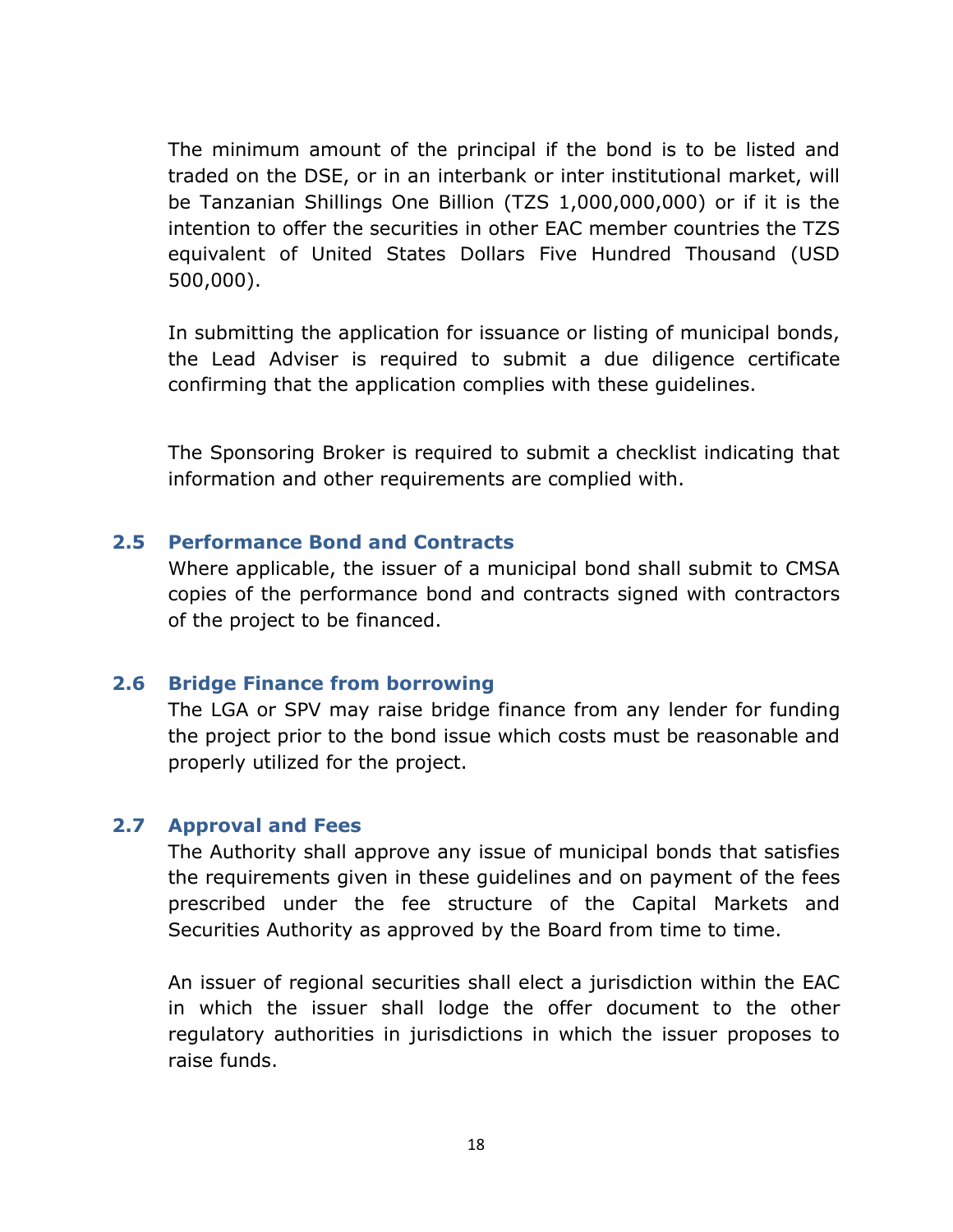In case of EAC regional offers, the valuation fee shall be paid at the time of application to the CMSA which shall be 0.1% of the value of the issue and at all times shall not exceed a maximum of USD 200,000 and not be less than a minimum of USD 20,000.

Each competent regulatory authority approving the issue shall get an equal share of the evaluation fee and it shall be the duty of the elected primary regulatory authority to transfer to the other regulatory authorities their share of the evaluation fees paid.

In the event of a rejection, the issuer of EAC regional bond shall forfeit 25 percent of the evaluation fee paid.

#### <span id="page-18-0"></span>**2.8 Timing**

The offer period shall not exceed thirty (30) calendar days.

#### <span id="page-18-1"></span>**2.9 Announcement**

The issuer shall make a public announcement in the print and electronic media at least one week before the issue opens. The contents of such announcement shall obtain the prior approval of the CMSA.

## <span id="page-18-2"></span>**2.10 Advisers**

The issuer shall appoint advisers for the issue from amongst licensed banks, investment advisers and stockbrokers.

#### <span id="page-18-3"></span>**2.11 Placing Agents**

The issuer shall appoint placing agent for the issue from amongst licensed banks, investment advisers and stockbrokers.

### <span id="page-18-4"></span>**2.12 Receiving Bank**

The issuer shall designate one receiving bank. Payments shall be in the issuers name and banked in a designated account.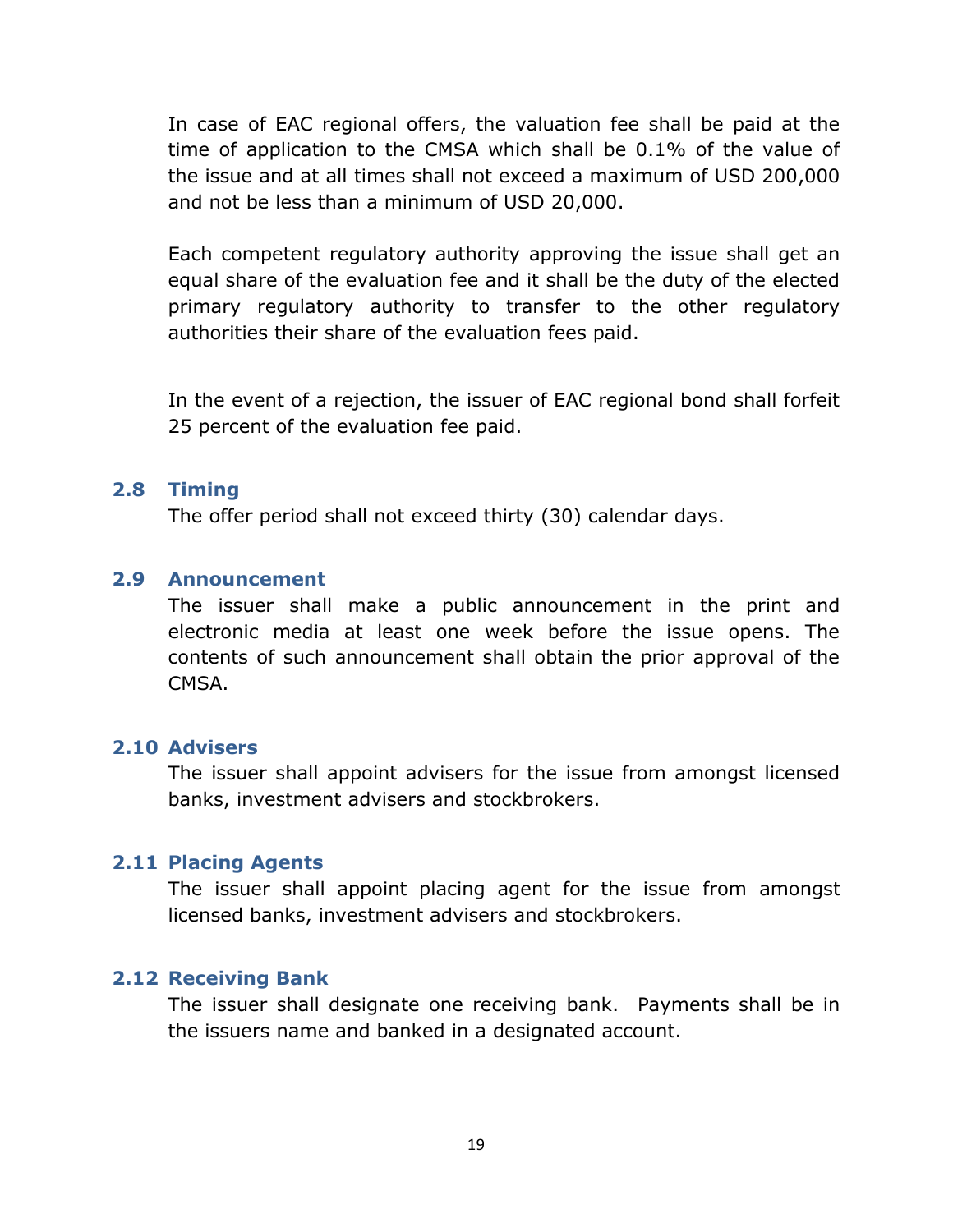#### <span id="page-19-0"></span>**2.13 Registrar**

The issuer shall designate a Registrar for the issue.

#### <span id="page-19-1"></span>**2.14 Legal advisor**

The issuer shall designate a legal advisor for the issue who shall be subject to requirements of their professional body and shall be a firm registered in Tanzania or in any Partner State in case of EAC regional offers.

#### <span id="page-19-2"></span>**2.15 Reporting Accountant**

The Reporting Accountant shall be subject to requirements of their professional body and shall be a firm registered in Tanzania or in any Partner State in case of EAC regional offers.

#### <span id="page-19-3"></span>**2.16 Securities to be Issued**

All municipal bonds issues shall be in dematerialized form. The bonds issued shall be deposited into a central securities depository licensed by the CMSA or in case of EAC regional offers, a central securities depository established under any written law of any of the Partner States.

#### <span id="page-19-4"></span>**2.17 Publication of Accounts**

The issuer of a municipal bond shall, during the period the corporate bond remains outstanding, publish in at least two reputable daily newspapers as may be designated in that behalf by the CMSA, halfyearly management accounts and audited annual accounts. One set of such published reports shall be submitted to CMSA.

## <span id="page-19-5"></span>**2.18 Special Conditions for Issuance of Municipal Bonds by Special Purpose Vehicles (SPVs)**

#### <span id="page-19-6"></span>**2.18.1 Share Capital**

The issuer of an SPV bond sponsored by an LGA shall be exempt of the requirement of the minimum share capital, provided that it can be demonstrated that adequate bridge finance is in place to complete the project for which the SPV has been formed and that there is an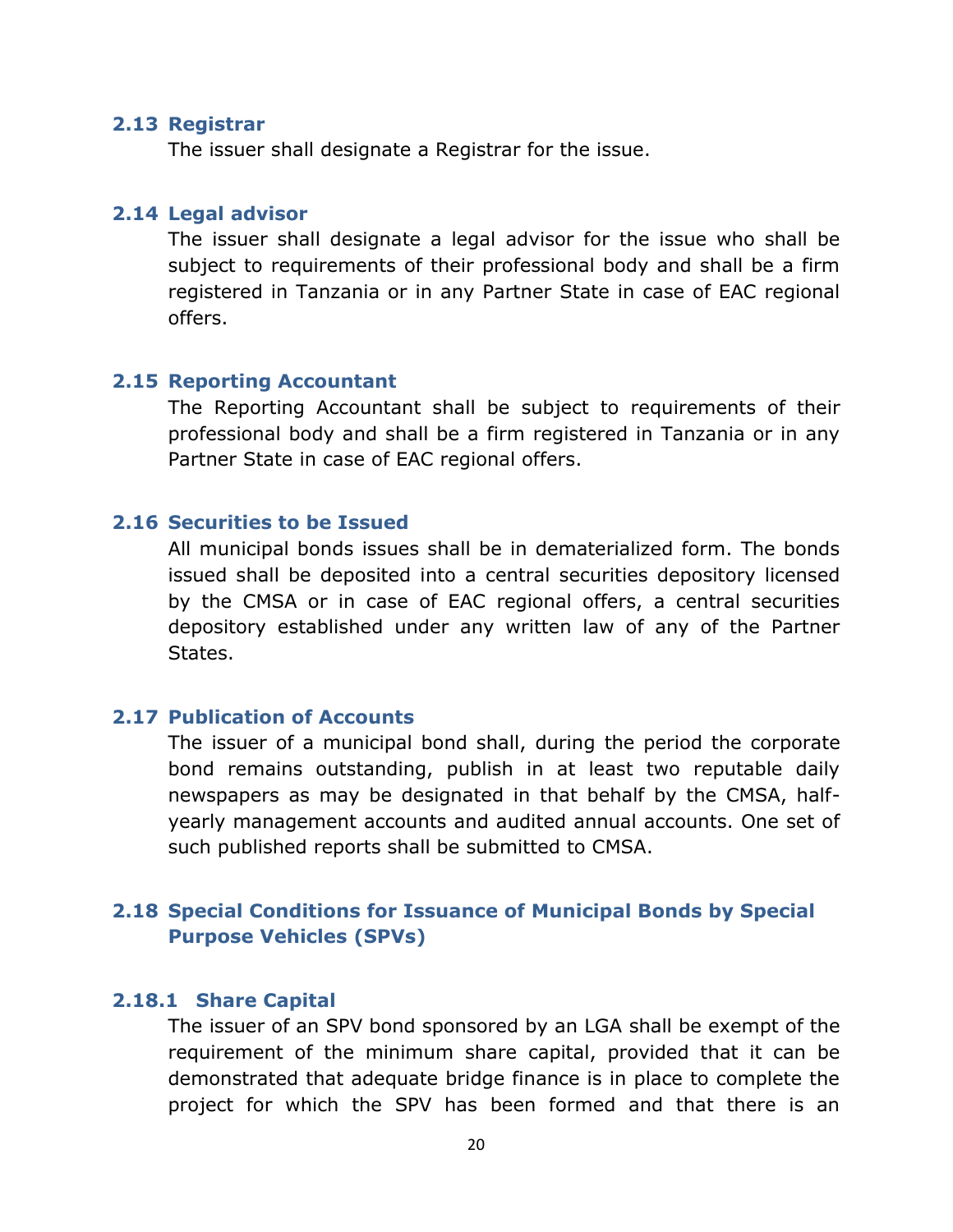assurance that bridge finance can be repaid by the bond at the completion of the project.

The Board of Directors of the SPV shall submit a statement of commitment providing an assurance on availability and adequacy of the bridge finance.

## <span id="page-20-0"></span>**2.18.2 Governance Structure**

The governance structure of the SPV Company shall be constituted in compliance with the Guidelines on Corporate Governance Practices by Public Listed Companies in Tanzania issued by the CMSA, inter alia:

- (i) The majority of the members of the Board of Directors shall be non-executive; and
- (ii) No members of the board shall hold political positions.

## <span id="page-20-1"></span>**2.18.3 Track- Record**

As a newly SPV shall be exempt of the requirement for a track record and past audited accounts. However, the issuer shall submit track records of the third parties (usually construction companies) contracted to implement the project and that of the other sponsors.

# **2.18.4 Bridge Finance from borrowing**

<span id="page-20-2"></span>The SPVs may raise bridge finance from any lender for funding the project prior to the bond issue which costs must be reasonable and properly utilized for the project.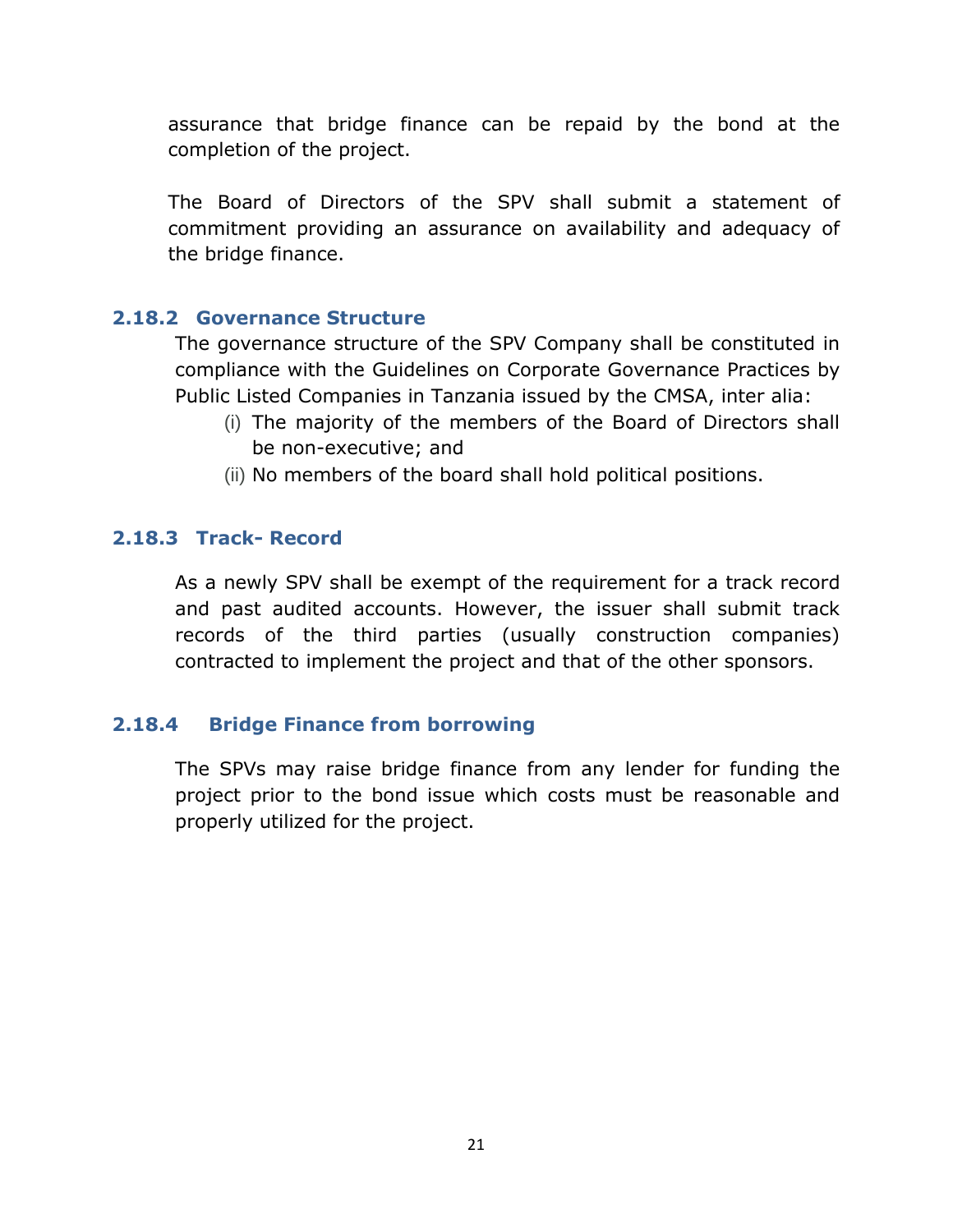### <span id="page-21-1"></span><span id="page-21-0"></span>**PART 3: GUIDELINES FOR THE ISSUANCE OF COMMERCIAL PAPERS**

### **3.1 Scope**

This part outlines guidelines intended to govern the issuance of commercial papers. Only companies, which meet the prescribed conditions in these guidelines, may issue commercial papers.

# <span id="page-21-2"></span>**3.2 Prospectus or Offering Memorandum**

The issuer of commercial paper shall publish a Prospectus or Offering Memorandum which complies with applicable requirements for issue of debt securities as prescribed under Part XII of the Capital Markets and Securities Authority Act (Cap. 79), these Guidelines and subject to the Laws of Tanzania.

In submitting the application for issuance or listing of commercial papers, the Sponsoring Broker is required to submit a due diligence certificate confirming that the application complies with these guidelines and other requirements. The Sponsoring Broker is required to submit a checklist indicating that information and other requirements are complied with.

### <span id="page-21-3"></span>**3.3 Approval and Fees**

The Authority shall approve any issue of commercial papers which satisfy the requirements given in these guidelines and on payment of the fees prescribed under the fee structure of the Capital Markets and Securities Authority as approved by the Board.

### <span id="page-21-4"></span>**3.4 Other Requirements**

Companies satisfying the following requirements shall qualify to issue commercial paper:-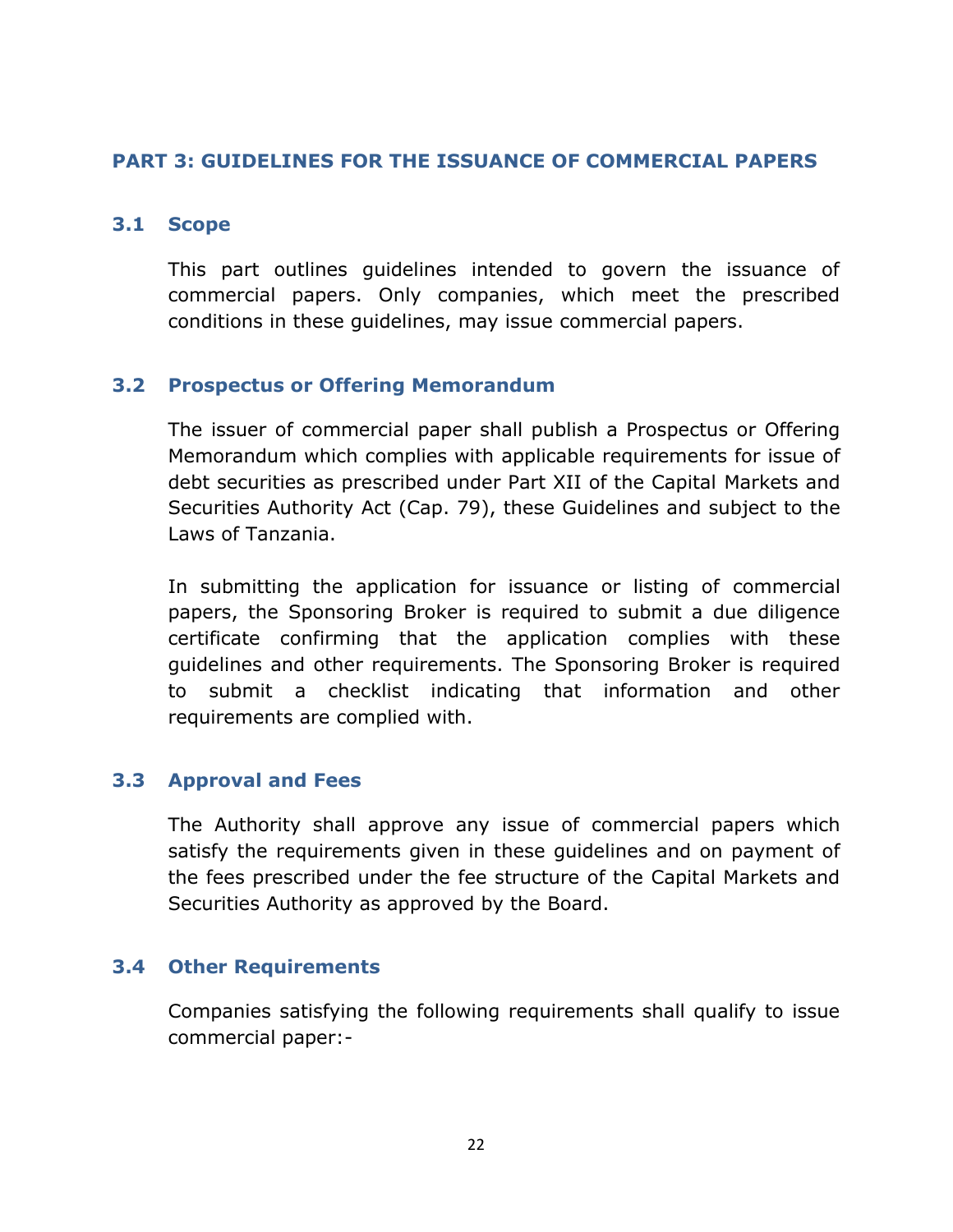# <span id="page-22-0"></span>**3.4.1 Solvency Requirements**

## **(i) Share Capital**

The paid-up share capital and reserves shall not be less than Tanzania Shillings five hundred million (TZS 500 million) and shall be maintained at that level during the period the commercial paper remains outstanding.

In the event that the issuer does not have a minimum paid up capital and reserves of TZS 500 million, the issuer shall obtain a financial guarantee from a bank or any other approved institution to support the issue.

### **(ii) Track Record**

The company shall have made profits in at least two of the last three years preceding the issue.

## <span id="page-22-1"></span>**3.4.2 Leverage**

### **(i) Debt Ratios**

Total indebtedness, including the new issue of commercial paper shall not exceed 400% of the company's net worth (or gearing ratio of 4.1) as at the date of the latest balance sheet. This ratio shall be maintained at that level during the period the bond remains outstanding.

#### **(ii) The funds from operations to total debt**

For the three trading periods preceding the issue shall be maintained at a weighted average of 40% or more.

### <span id="page-22-2"></span>**3.4.3 Offering Memorandum**

The Offering Memorandum must be accompanied by an Accountant's Report covering at least three years of audited accounts preceding the issue; five year projected balance sheet and profit and loss account; and projected cash flow for subsequent 12 months following the issue.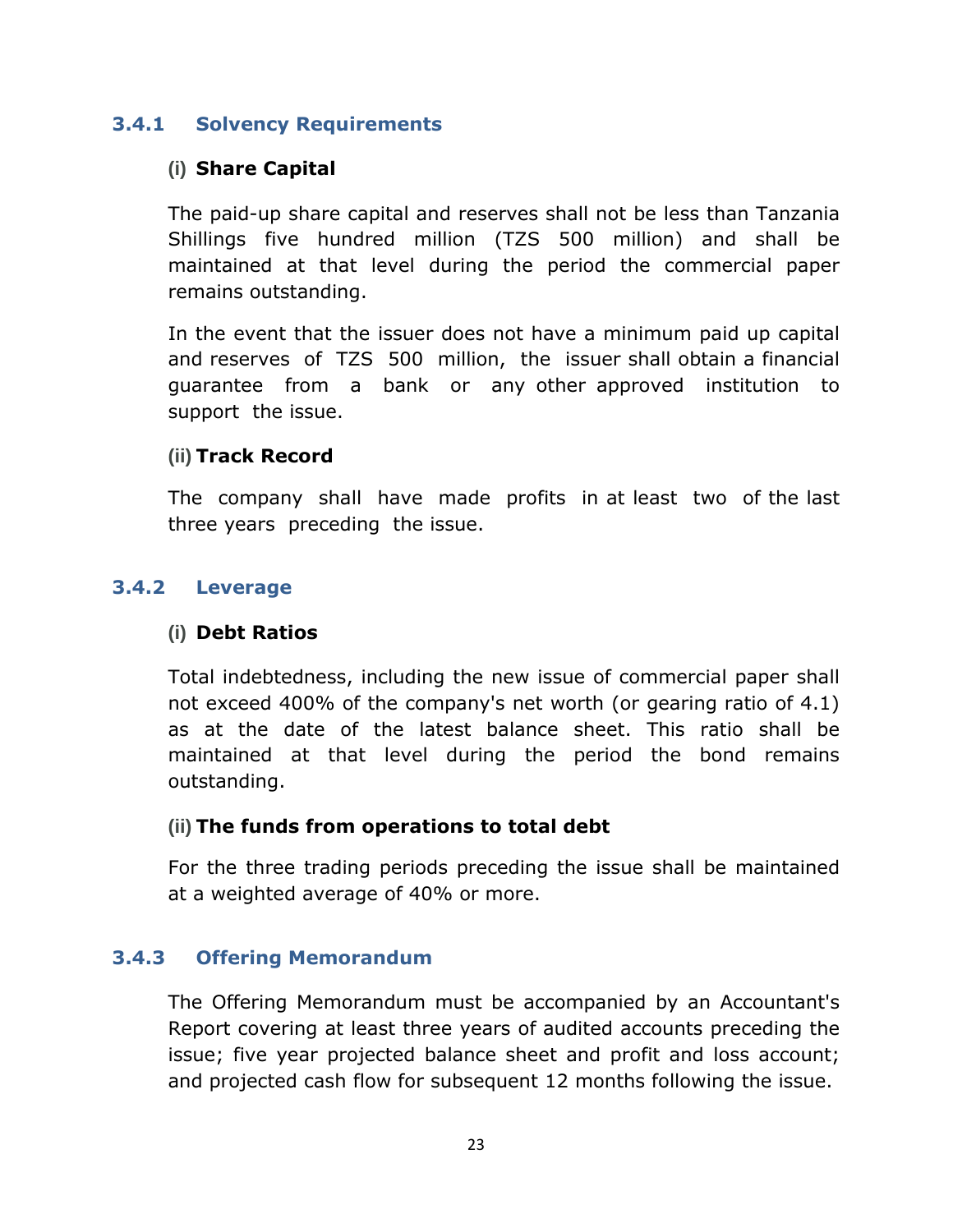In addition, the Accountant Report shall disclose the following ratios for the last three financial years preceding the issue:

- i. Earnings before interest and taxes to interest expenses (interest cover)
- ii. Funds from operation to total Debt percentage
- iii. Free cash flow to total Debt (debt repayment cover)
- iv. Total free cash flow to short-term debt obligations
- v. Net profit margin
- vi. Post-tax return (before financing) on Capital Employed
- vii. Long Term Debt to Capital Employed
- viii. Total Debt to Equity

# <span id="page-23-0"></span>**3.4.4 Publication of Accounts**

The issuer shall publish in at least two reputable daily newspapers as may be designated in that behalf by the CMSA, half-yearly management accounts and audited annual accounts; in addition, one set of both reports should be submitted to CMSA during the period the commercial paper remains outstanding.

# <span id="page-23-1"></span>**3.4.5 Commercial Paper Programme Size**

- (i) Minimum Programme Size of the issue shall be Tanzania Shillings Three Hundred million, (TZS 300 million)
- (ii) Minimum denomination shall be in multiples of Tanzania Shillings one hundred thousand (TZS 100,000).

# <span id="page-23-2"></span>**3.4.6 Announcement**

The issuer shall make a public announcement in the print and electronic media at least one week before the issue opens. Such announcements shall obtain the prior approval of the CMSA.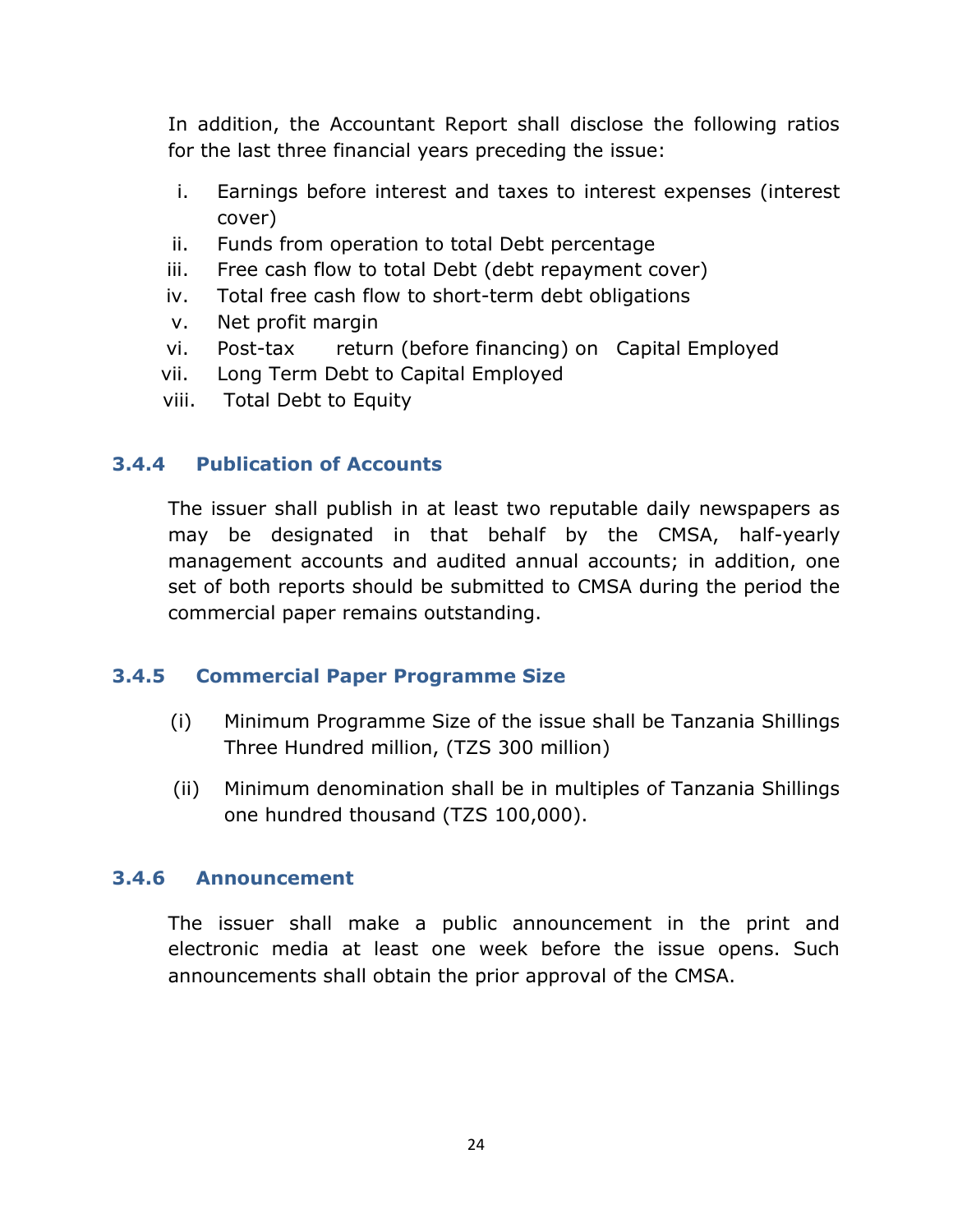#### <span id="page-24-0"></span>**3.4.7 Advisers**

The issuer shall appoint t advisers for the issue from amongst licensed banks, investment advisers and stockbrokers.

### <span id="page-24-1"></span>**3.4.8 Placing Agents**

The issuer shall appoint placing agent for the issue from amongst licensed banks, investment advisers and stockbrokers.

### <span id="page-24-2"></span>**3.4.9 Legal advisor**

The issuer shall designate a legal advisor for the issue who shall be subject to requirements of their professional body and shall be a firm registered in Tanzania or in any Partner State in case of EAC regional offers.

## <span id="page-24-3"></span>**3.4.10 Reporting Accountant**

The Reporting Accountant shall be subject to requirements of their professional body and shall be a firm registered in Tanzania or in any Partner State in case of EAC regional offers.

### <span id="page-24-4"></span>**3.4.11 Securities to be Issued**

All issues shall be in dematerialized form. The bonds issued shall be deposited into a central securities depository licensed by the CMSA or in case of EAC regional offers, a central securities depository established under any written law of any of the Partner States.

# <span id="page-24-5"></span>**3.4.12 Receiving Bank**

The issuer shall designate one receiving bank. Payment shall be in the issuers name and banked in a designated account.

### <span id="page-24-6"></span>**3.4.13 Registrar**

The issuer shall designate a Registrar for the issue.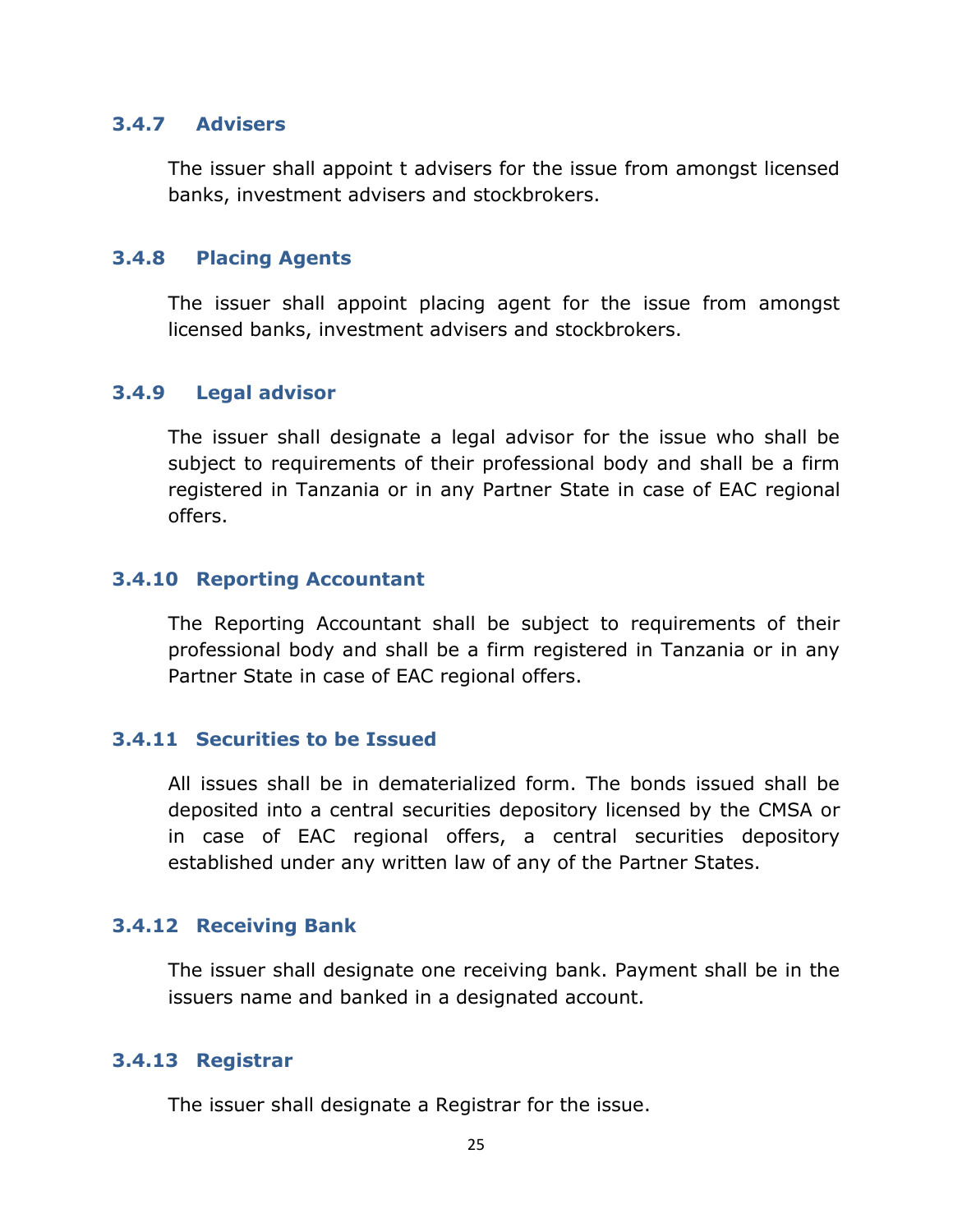#### <span id="page-25-0"></span>**3.4.14 Guaranteed Paper**

Where there is a guarantor, the issuer may be exempted from the condition set out under item Solvency and Leverage Requirements above, but the guarantor shall fulfil these conditions. In the event the guarantor is a bank the consent of BOT shall be required and if the guarantor is an insurance company the consent of the Insurance Supervisory Department of the Ministry of Finance shall be required. In addition the guarantor shall provide CMSA with a financial capability statement duly certified by its auditors.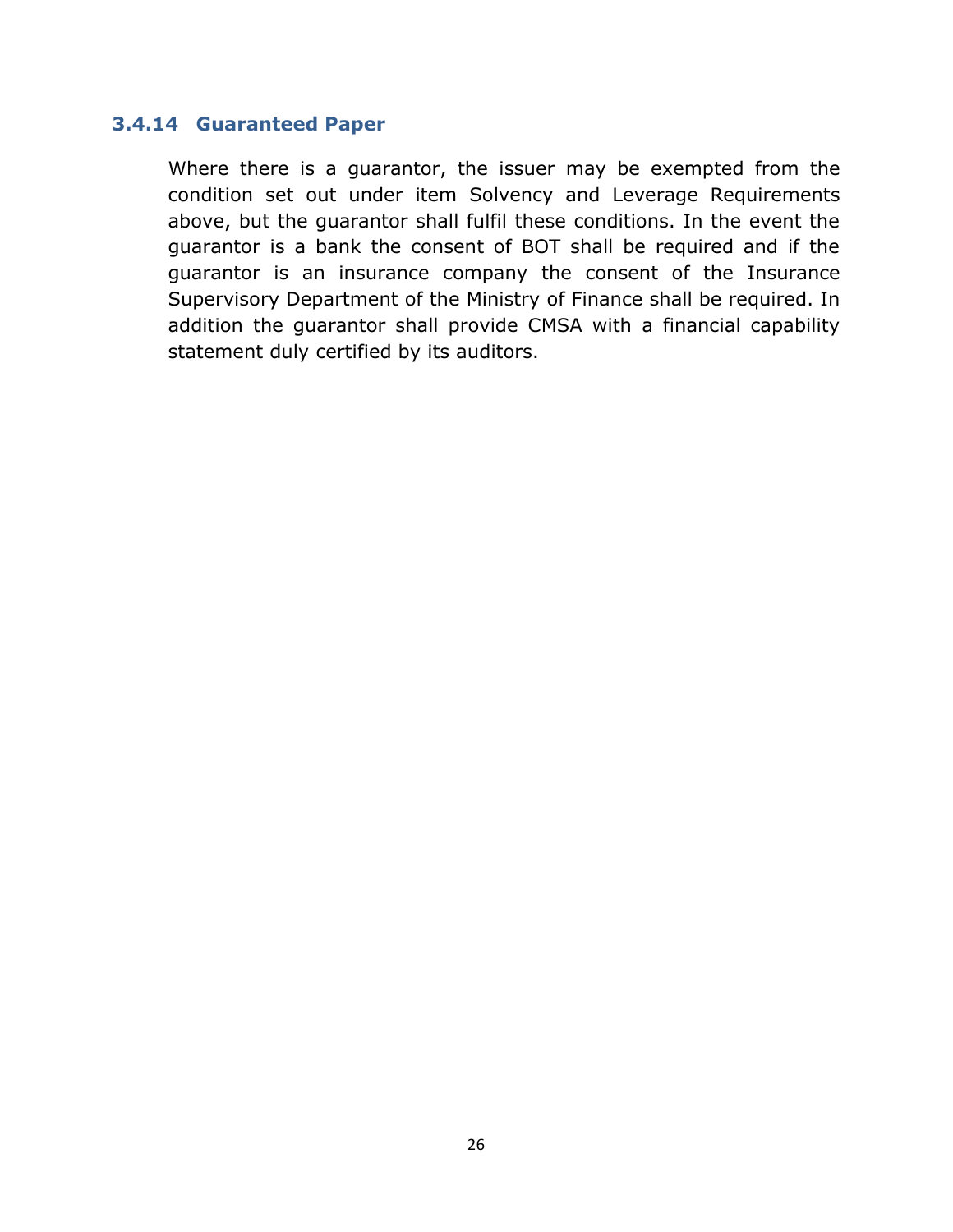# <span id="page-26-0"></span>**SCHEDULE 1: CONTENTS OF THE PROSPECTUS**

| $\mathbf I$ | of the issue:                      | Short summary of terms Provides a summary of key features,<br>and conditions. Where<br>terms<br>the<br>feature annotated, greater detail is<br>shown later |
|-------------|------------------------------------|------------------------------------------------------------------------------------------------------------------------------------------------------------|
| $_{\rm II}$ | Name and title of Issuer:          | XYZ Municipality/council (1) or name of<br>the SPV                                                                                                         |
| III         | Purpose of issue:                  | State the purpose, use of proceeds.                                                                                                                        |
| IV          | Amount of issue:                   | In TZS $[$ ] or USD $[$ ] if the bond is to<br>be offered in other EAC member<br>states.                                                                   |
| $\vee$      | Arrangers:                         | of<br>arrangers<br>and/<br><b>Names</b><br>or<br>underwriters, if applicable.                                                                              |
| VI          | <b>Professional Advisors</b>       | the advisors set out in<br>All<br>the<br>prospectus.                                                                                                       |
| VII         | Currency:                          | Tanzanian Shillings or USD in case the<br>bond is to be offered in the EAC<br>member states.                                                               |
| <b>VIII</b> | Denomination:                      | Bonds will be issued with a minimum<br>denomination [000000] each.                                                                                         |
| IX          | Offer period:                      | Period during which applications may<br>be made.                                                                                                           |
| X           | Minimum<br>amount<br>subscription: | of Minimum total subscription<br>required<br>and procedure for returning application<br>monies if this is not received by the<br>end of the offer period.  |
| XI          | Procedure<br>oversubscription:     | by which subscriptions in<br>for Method<br>excess of the amount of the issue will<br>be dealt with.                                                        |
| XII         | Receiving bank:                    | The details of the<br>bank to<br>which                                                                                                                     |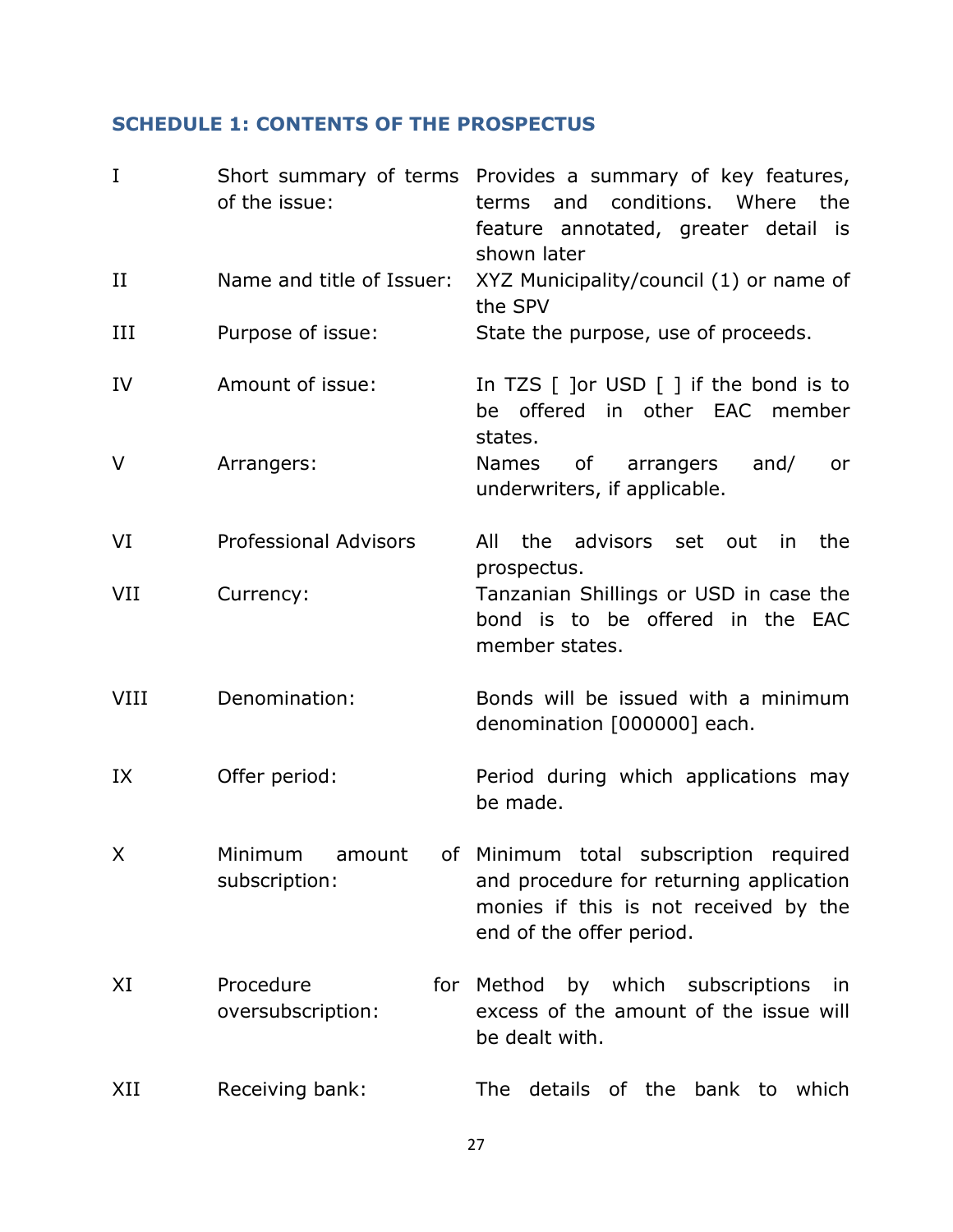subscriptions shall be paid.

| XIII  | Paying agent:            | Details of the bank responsible for<br>making interest payments.                                                                                                                                                                                                                            |
|-------|--------------------------|---------------------------------------------------------------------------------------------------------------------------------------------------------------------------------------------------------------------------------------------------------------------------------------------|
| XIV   | Interest Payable:        | Interest will be payable semi-annually<br>in arrears on $[$ date $]$ and $[$ date $]$ in<br>each year, on the principal amount<br>day before<br>the<br>the<br>final<br>until<br>redemption date, with the<br>first<br>payment to be made on [ date ].                                       |
| XV    | <b>Interest Rate:</b>    | A fixed rate of $[%]$ per annum or a<br>floating rate of $[%]$ above the interest<br>rate of the 6 month Treasury Bills<br>issued by the Ministry of Finance of<br>Tanzania.                                                                                                                |
| XVI   | <b>Redemption Dates:</b> | If there is to be phased redemption or<br>early redemption at the option of the<br>issuer of holders, details of timing of<br>such redemption                                                                                                                                               |
| XVII  | First Redemption Date:   | If there is a provision for early<br>redemption or buy in by the issuer [ ]<br>unless all Bonds are redeemed or<br>purchased and cancelled by the Issuer<br>at a prior date/s as is contemplated in<br>the terms and conditions.                                                            |
| XVIII | Final Redemption Date:   | [Date], unless all bonds are redeemed<br>or purchased and cancelled by the<br>Issuer at a prior date/s as is<br>contemplated in the<br>terms<br>and<br>conditions.<br>Redemption<br>Value:<br>100%<br>(one<br>hundred per cent) or other percentage<br>of the principal amount of the bond. |
| XIX   | Early Redemption:        | The Issuer may redeem the bonds at<br>their principal amount (together with<br>accrued interest thereon) before the                                                                                                                                                                         |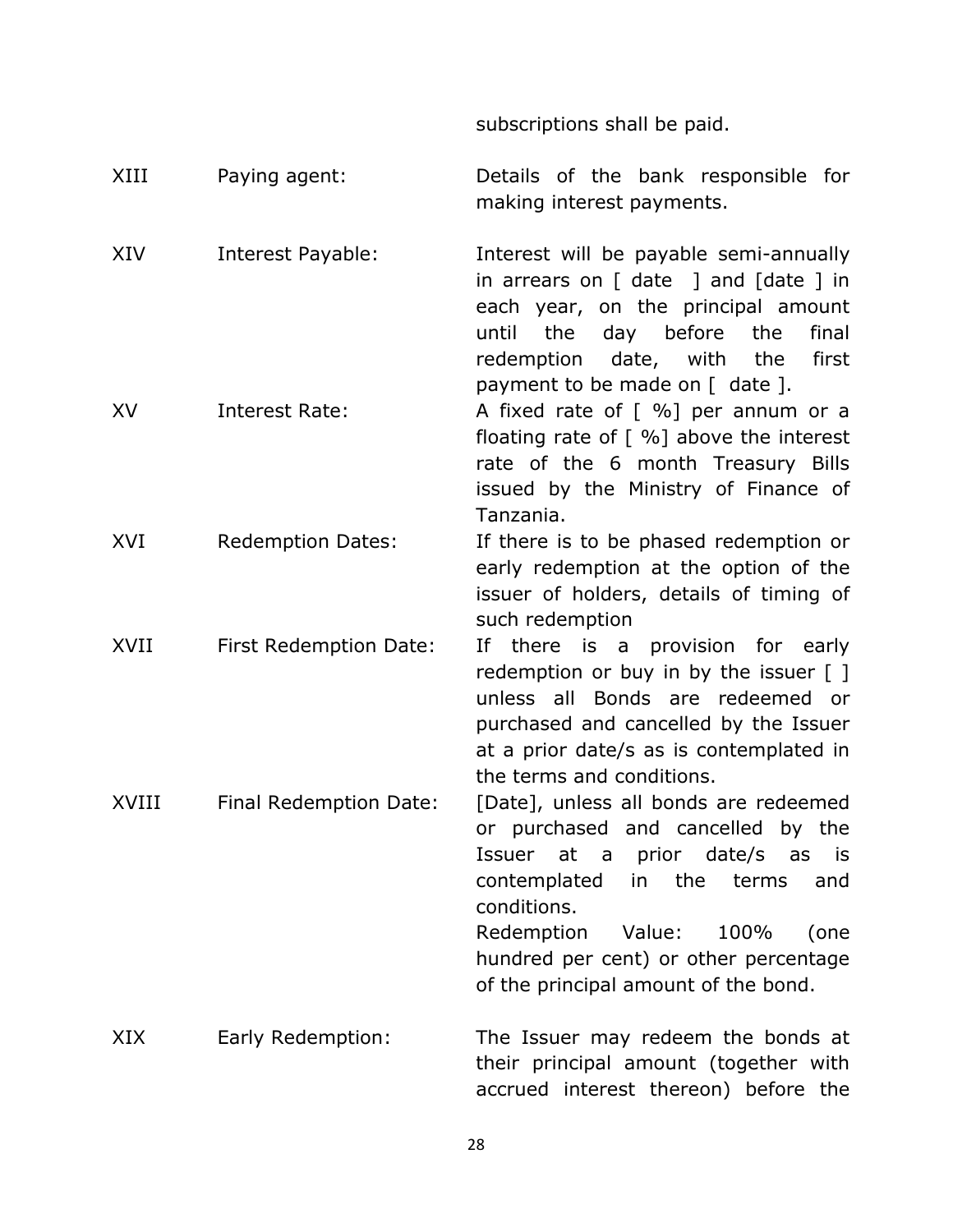|       |                      | set out in the terms and conditions.                                                                                                                                                                                                                                                                                                                                                                                                      |
|-------|----------------------|-------------------------------------------------------------------------------------------------------------------------------------------------------------------------------------------------------------------------------------------------------------------------------------------------------------------------------------------------------------------------------------------------------------------------------------------|
| XX    | Principal Amount:    | The face value of each bond and after<br>the first redemption date, the face<br>value of each bond less the aggregate<br>of all partial redemptions of the<br>principal amount on the various<br>redemption dates, up to the relevant<br>date of calculation.                                                                                                                                                                             |
| XXI   | Register:            | The register shall be closed prior to<br>each interest payment date and the<br>redemption dates for the periods as<br>described in the terms and conditions.                                                                                                                                                                                                                                                                              |
| XXII  | Taxation:            | If the interest is to be paid gross a<br>statement that as at the date of this<br>prospectus, all payments in respect of<br>the bonds will be made [with/without]<br>withholding or deduction for or on<br>account of taxes levied in Tanzania. In<br>the event that withholding tax or such<br>other deduction is required by law as it<br>is in Tanzania, the Issuer will deduct<br>the relevant tax, subject to certain<br>exceptions. |
| XXIII | Listing:             | An application was made to list the<br>bonds on the Dar es Salam Stock<br>under<br>rules<br>Exchange<br>covering<br>municipal bonds and bonds issued by<br>the SPV (and or cross listed on another<br>EAC exchange). The application was<br>granted on [date].                                                                                                                                                                            |
| XXIV  | Status of the Bonds: | <b>The</b><br>bonds<br>will<br>constitute<br>direct,<br>unconditional obligations of the Issuer,                                                                                                                                                                                                                                                                                                                                          |

final redemption date for reasons as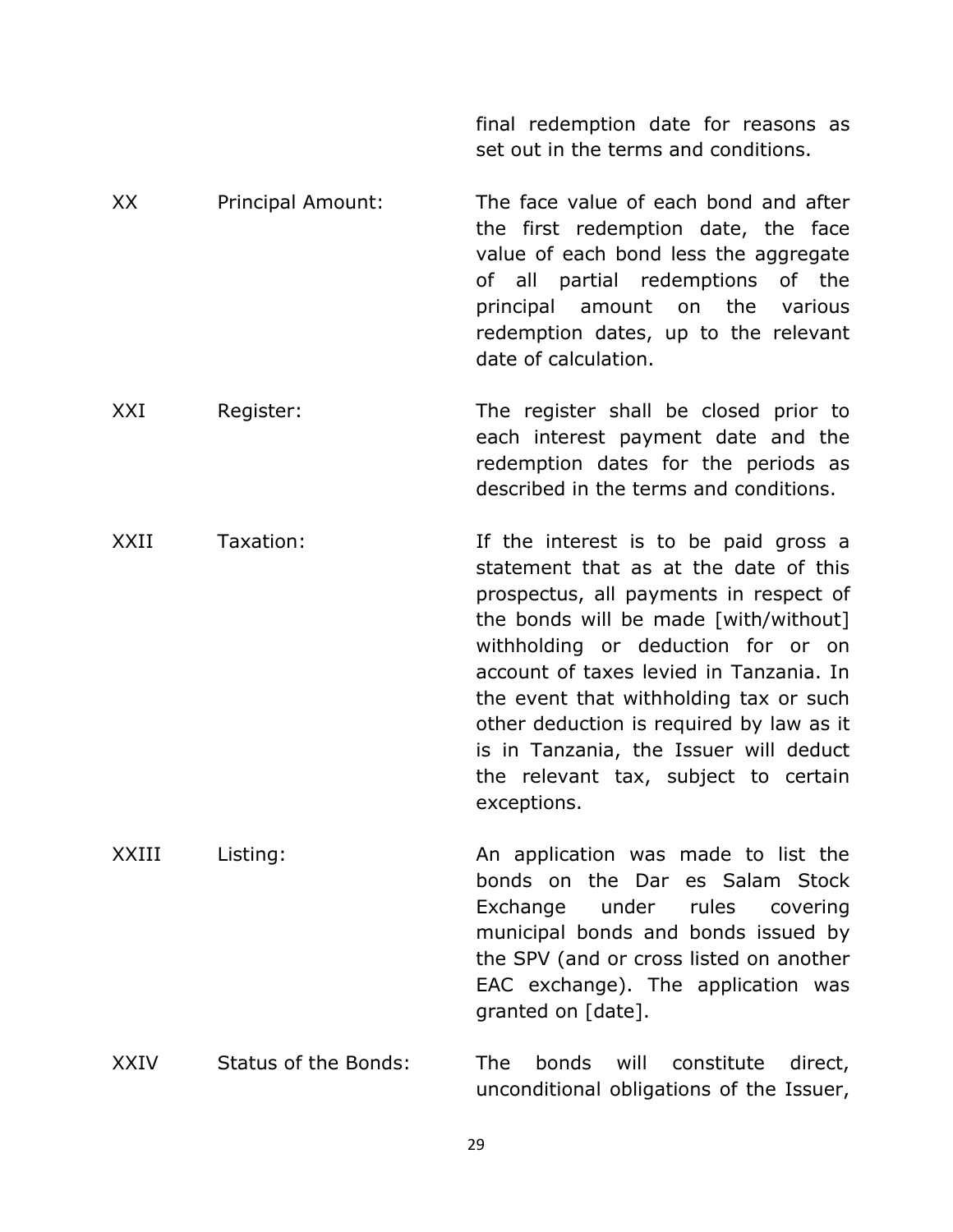secured on certain assets listed in [ list of pledged assets] partially guaranteed and unsubordinated to any other obligations of the issuer, and will rank equally in all respects amongst themselves (3).

- XXV Negative pledge: Statement that further borrowing must rank pari passu. As long as any bond remains outstanding, the issuer will not create any encumbrance upon the whole or any part of its or their present or future assets or revenues to secure any of its present or future borrowings without making effective provision whereby all of the Bonds shall be directly secured equally.
- XXVI Guarantee Agreement: [%] of the Issuer's obligations under the bonds, for payment of the Principal Amount and interest, are irrevocably guaranteed by [name of guarantor(s)] under the terms set out in terms and conditions.
- XXVII Project management and Name and details and qualifications of operation: project managers, directors, top management and contracted operator.
- XXVIII Trustee: The Trustee for bondholders is [ name of Trustee ].
- XXIX Audited accounts cash flow projections: and Audited accounts for the previous three financial years and audited cash flow projections.
- XXX Status of Guarantee: The obligations of each Guarantor under the Guarantee Agreement will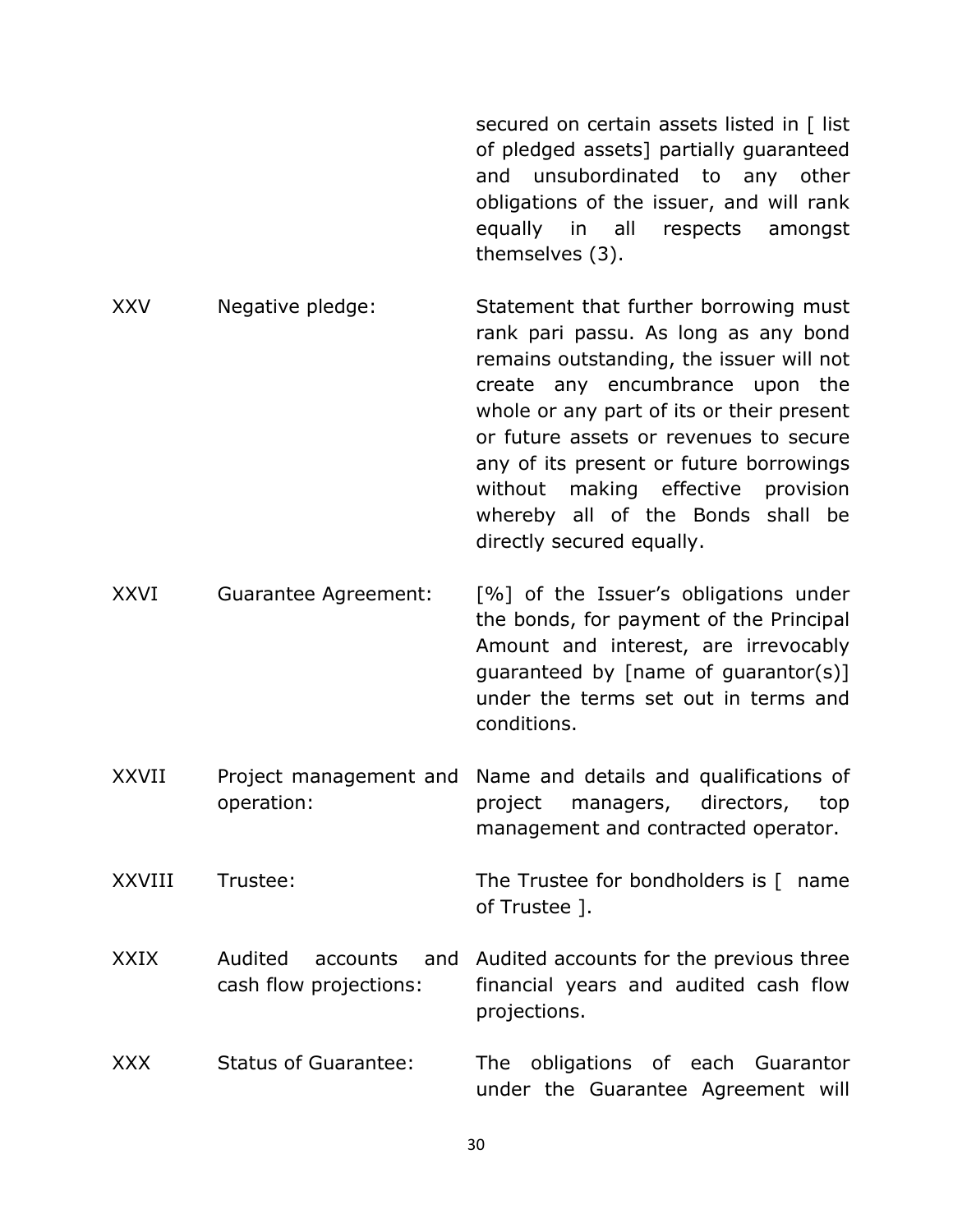constitute unsecured obligations of the guarantors, whose details are shown later.

XXXI Governing Law: The Bonds, the Guarantee Agreement and the Trust Deed will be governed by, and construed in accordance with the laws of the Tanzania, which is the primary jurisdiction for the purpose of any dispute.

XXXII Settlement: Bond transactions will be cleared and settled in accordance with the rules of the Tanzanian DSE and its Central Depository [other foreign or international depositories].

XXXIII Terms and Conditions: The terms and conditions of the bonds set out in this prospectus are shown later.

XXXIV Risks: A description of potential risks that might impact on bondholders.

XXXV Notices and reports to Form and content of notices and bondholders: reasons for giving.

XXXVI Meetings of bondholders: Reasons for holding, procedures, quorum and voting majority. Names of Major shareholders in case of an SPV.

XXXVII Dispute resolution: Procedure and forum for resolution of disputes.

XXXVIII Default: Events that would constitute default and procedures for resolving it.

XXXIX Legal Opinion: As provided in these Guidelines.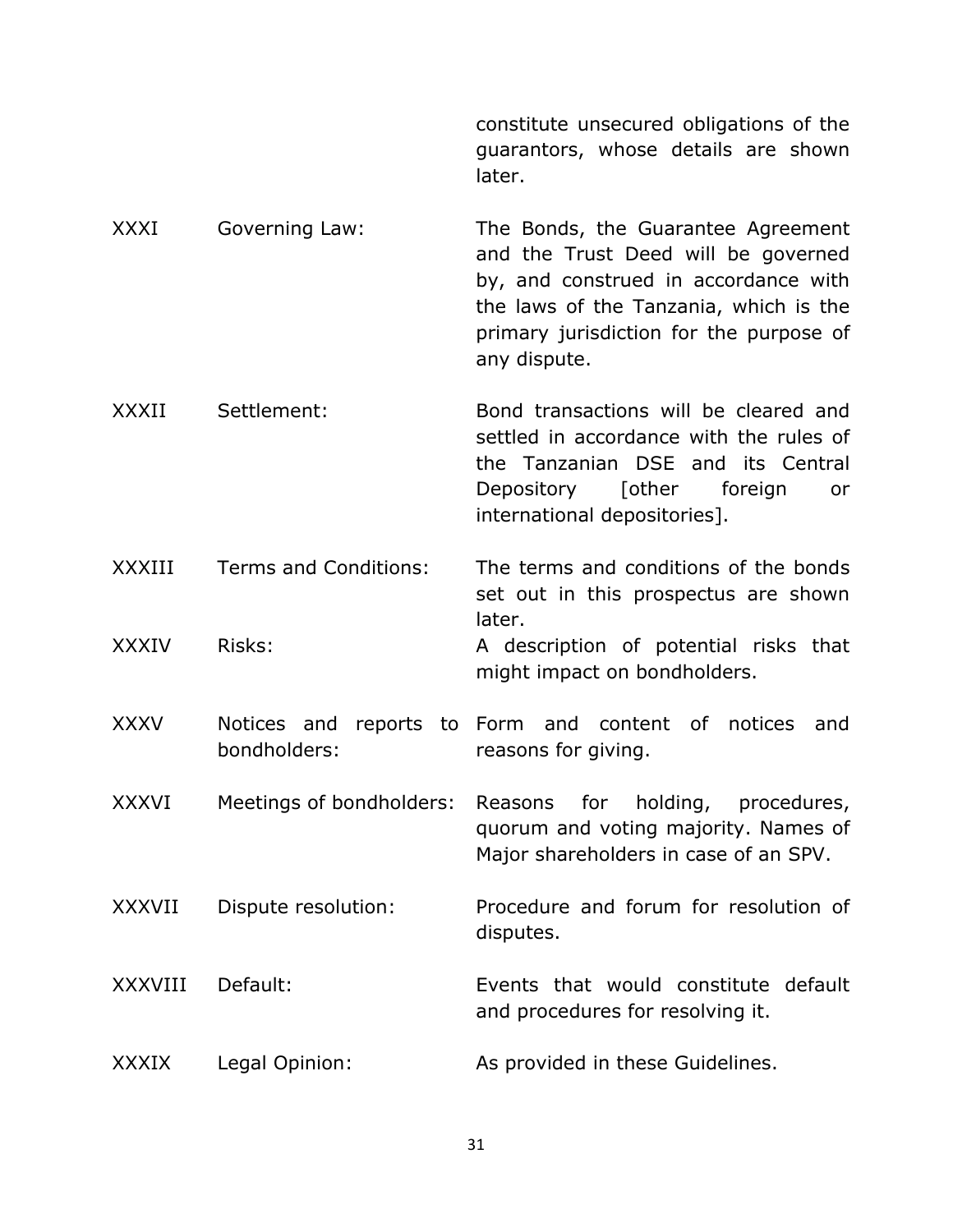# **Explanatory Notes**

# *(I) The description and status of the LGA*

Here there should be a detailed description of the LGA that is to be the issuer of a general obligation bond or revenue bond or sponsor of or participant in a special purpose vehicle, including:

- (a) History of the LGA and date of formation
- (b) Its population, location and area
- (c) Its legal responsibilities for services

(d) Its status and charter (if relevant)and relationship to central government

- (e) Its organisational and managerial structure and corporate governance, including both elected councillors and permanent officials
- (f) Its rights to ownership of land and other assets
- (g) Its right to raise revenues through taxation, charges and fees
- (h) Its strategic objectives and key delivery focus

# *(II) Purpose of the issue (any type of bond)*

A detailed description of the projects to finance which the issue is being made, including:

- (a) Economic, environmental and social value
- (b) Endorsement by LGA council and any necessary permissions from central government or others
- (c) Project evaluation, viability and assessment ( both by the LGA itself and external experts)
- (d) Estimated costs
- (e) Availability of bridge finance to cover construction period
- (f) Cash flow forecasts

# (III) *Assets and revenues on which the bond will be secured.*

(a) In the case of a general obligation bond

(i) A full detailed list of all the land and buildings and other assets (including shareholdings in joint ventures or PPP projects) of the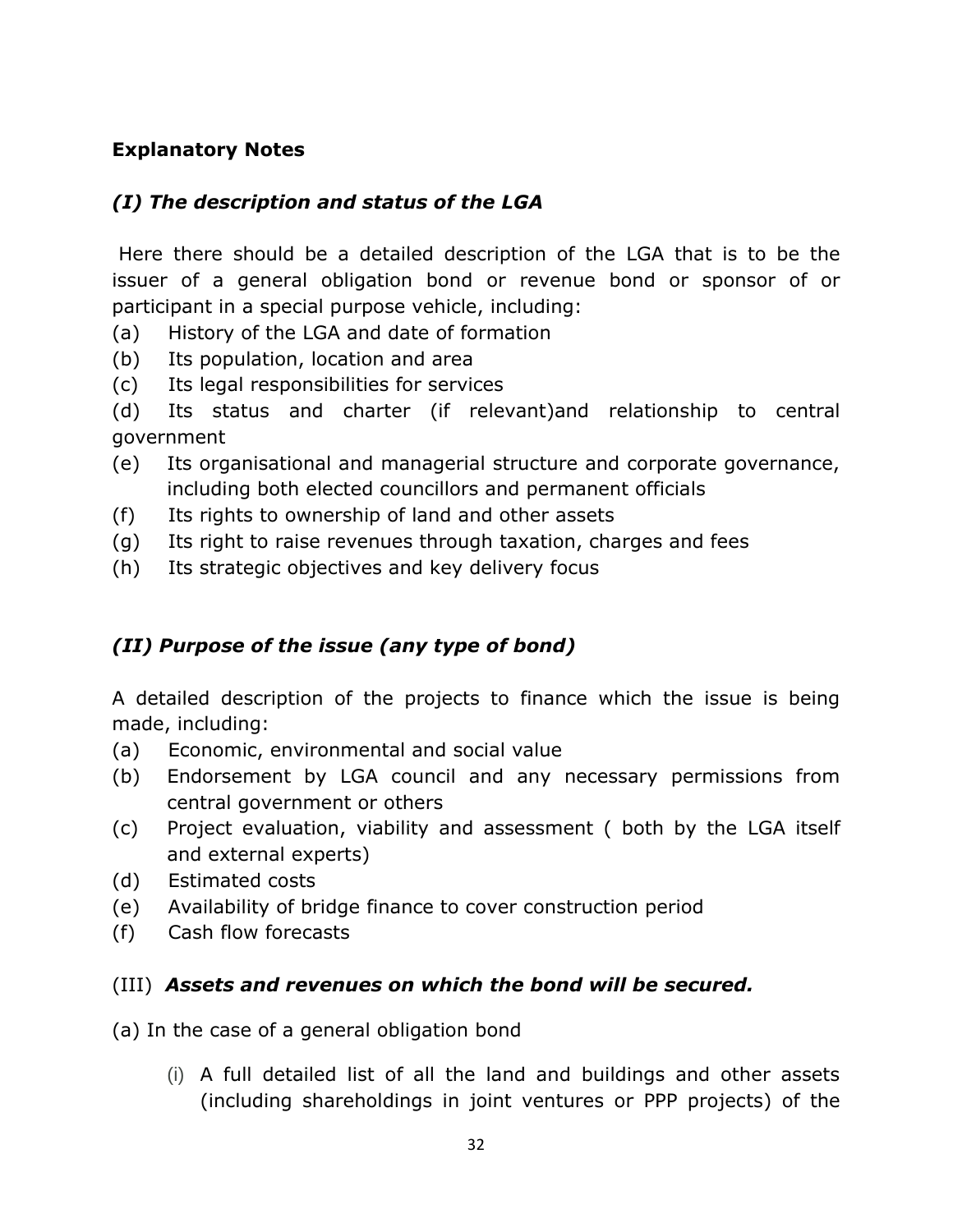LGA that will be pledged as security for the bond with a valuation carried out by an accredited external valuer within the previous 12 months

- (ii) Details of revenues of the LGA available to pay interest, including revenues for shareholdings and income from revenue earning projects
- (iii) The legal ability of the LGA to pledge its assets as security for the issue of a bond
- (iv) Any existing charges or pledges on all or any of the assets that would rank before bondholders in this issuer (see negative pledge)
- (b) In the case of a revenue bond
	- (i) Details of the specific project (s) to be financed by the bond including:
	- (ii) Feasibility studies and economic case
	- (iii) Details of the assets or revenues on which the bond will be secured with an audited projected cash flow statement, carried out by an accredited external auditor.
	- (iv) The way in which the revenues will be hypothecated for payment of interest and redemption of principal and arrangements for escrow accounts or trusteeship.
	- (v) Availability of bridge finance to cover construction period, if any.
	- (vi) In the case of a completed project, certification on satisfactory completion, inspection reports and any other approvals required, operating report on first period of operation
- (c)) In the case of a bond issued by an SPV
	- (i) Details of the specific project (s) to be financed by the bond
	- (ii) Details of the land or other assets that will be pledged as security
	- (iii) Details of the projected revenues and cash flows on which the bond will be secured with an audited projected cash flow statement, carried out by an accredited external auditor
	- (iv) Availability of bridge finance to cover construction period, if any.
	- (v) In the case of a completed project, certification on satisfactory completion, inspection reports and any other approvals required,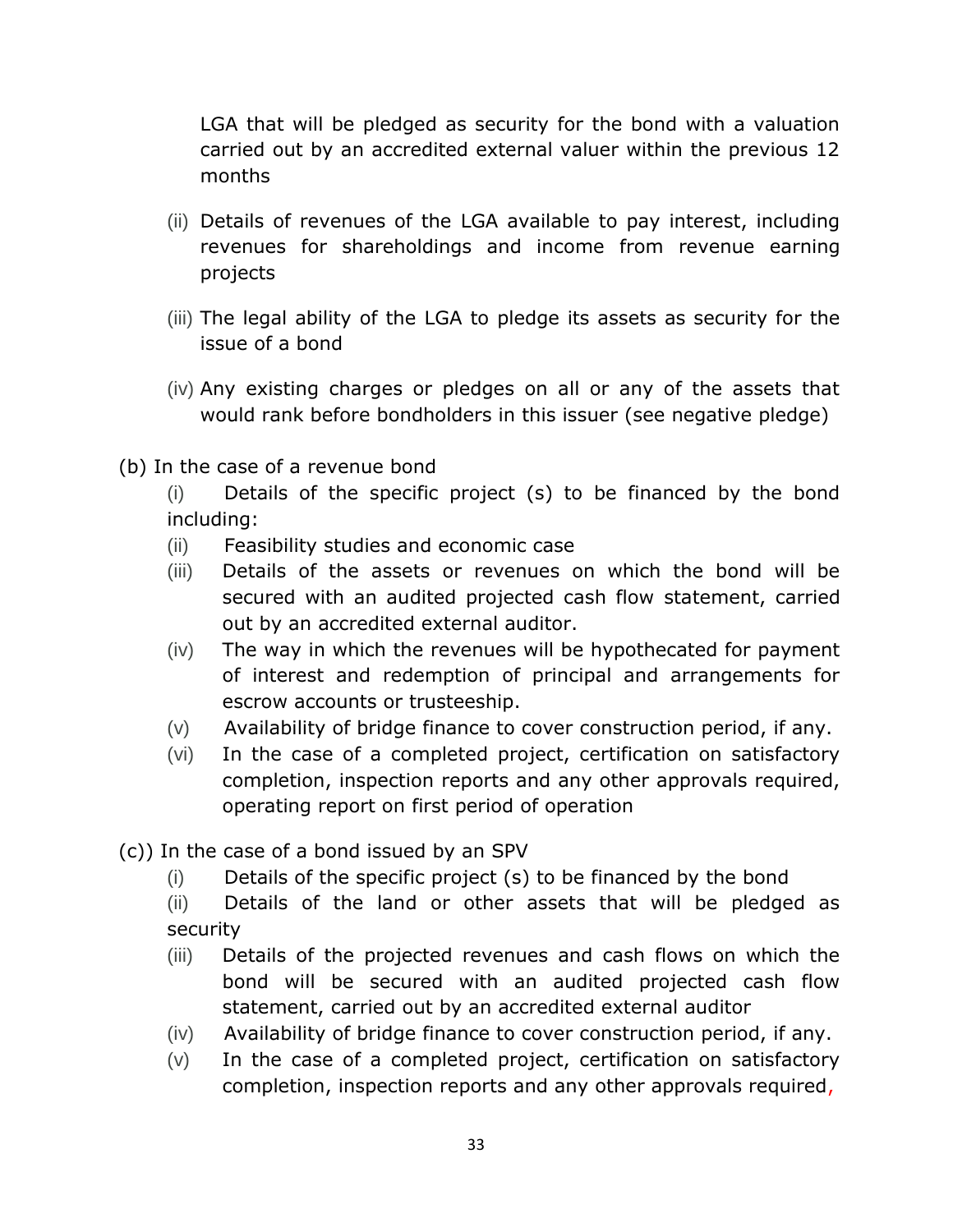# (IV) *Guarantee*

The proportion of the issue that is to be guaranteed (if less than 100%show percentage)

- (a) Names and details of guarantor(s)
- (b) Its credit rating if available

(c) Its financial information, balance sheets and revenues for previous three years

(d) Confirmation of status by guarantor's primary regulator (except in the case of an international financial institution

Circumstances in which the guarantor will be obliged to make payments under the guarantee agreement

# (V) *Project management and operation*

Only in the case of a revenue bond or a bond issued by a special purpose vehicle.

- (a) In the case of a revenue bond
	- (i) The details of the external project manager including:
	- (ii) Contractual status and payments
	- (iii) Financial details of the project manager, including audited accounts for the previous three years (not more than one year old)
	- (iv) Details of the concessionaire and contractual obligations if different from the project manager
- (b) In the case of a bond issued by a special purpose vehicle
	- (i) Details of the special purpose vehicle, including:
	- (ii) Its form and structure (company or trust); formation document
	- (iii) Ownership, shareholdings
	- (iv) Details of shareholders
	- (v) Directors and management
	- (vi) Contracts and agreements with project managers, construction companies and concessionaires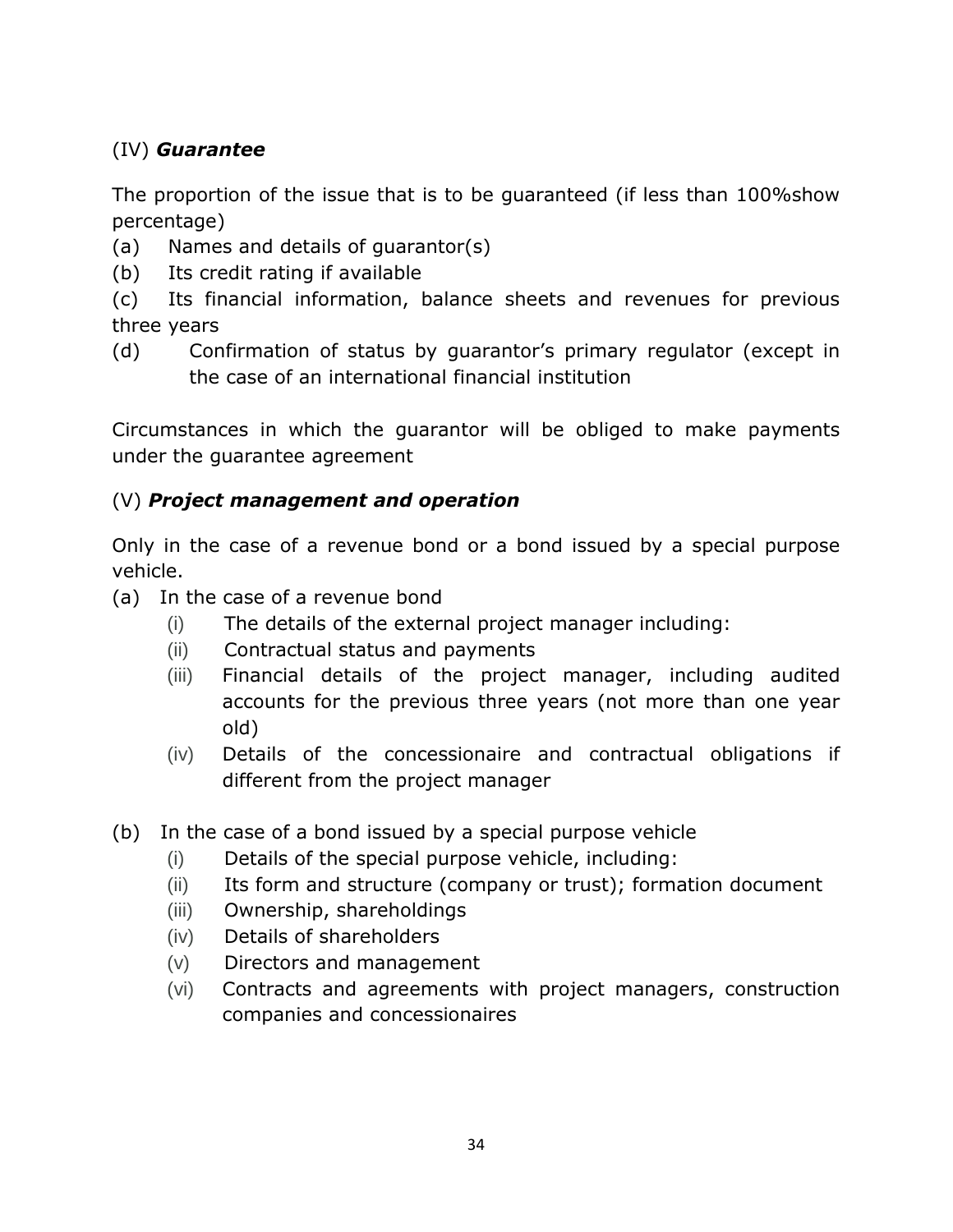# *(VI) Trustee for bondholders*

If there is a trustee for bondholders to oversee payments and to maintain segregated accounts for the payment of interest and principal, details of:

- (a) The organisation, its location and regulatory status
- (b) Confirmation of status by guarantor's primary regulator (except in the case of an international financial institution
- (c) Their financial information, balance sheets and revenues for previous three years

# (*VII) Financial information on issuer*

(a) In the case of a general obligation bond or a revenue bond

- (i) Unqualified audited accounts of the LGA as issuer for the previous three years (not more than one year old)
- (ii) Statement of any qualifications, either by statutory auditor or auditor general or any other opinions expressed by any government organ relating to financial management of the LGA
- (iii) If more than one year old, a set of audited management accounts dated not more than 6 months previously
- (b) In the case of a bond issued by a special purpose vehicle

(i) Cash flow forecasts: audited projected cash flow statement, carried out by an accredited external auditor, showing projected revenues and costs

- (ii) Estimated value of completed project made by a qualified external valuer
- (iii) Availability of bridge financed and terms for repayment

# *(VIII) DSE listing*

Listing on the DSE will be subject to DSE listing rules applicable to bonds issued by an LGA in its own name and by an SPV sponsored by an LGA.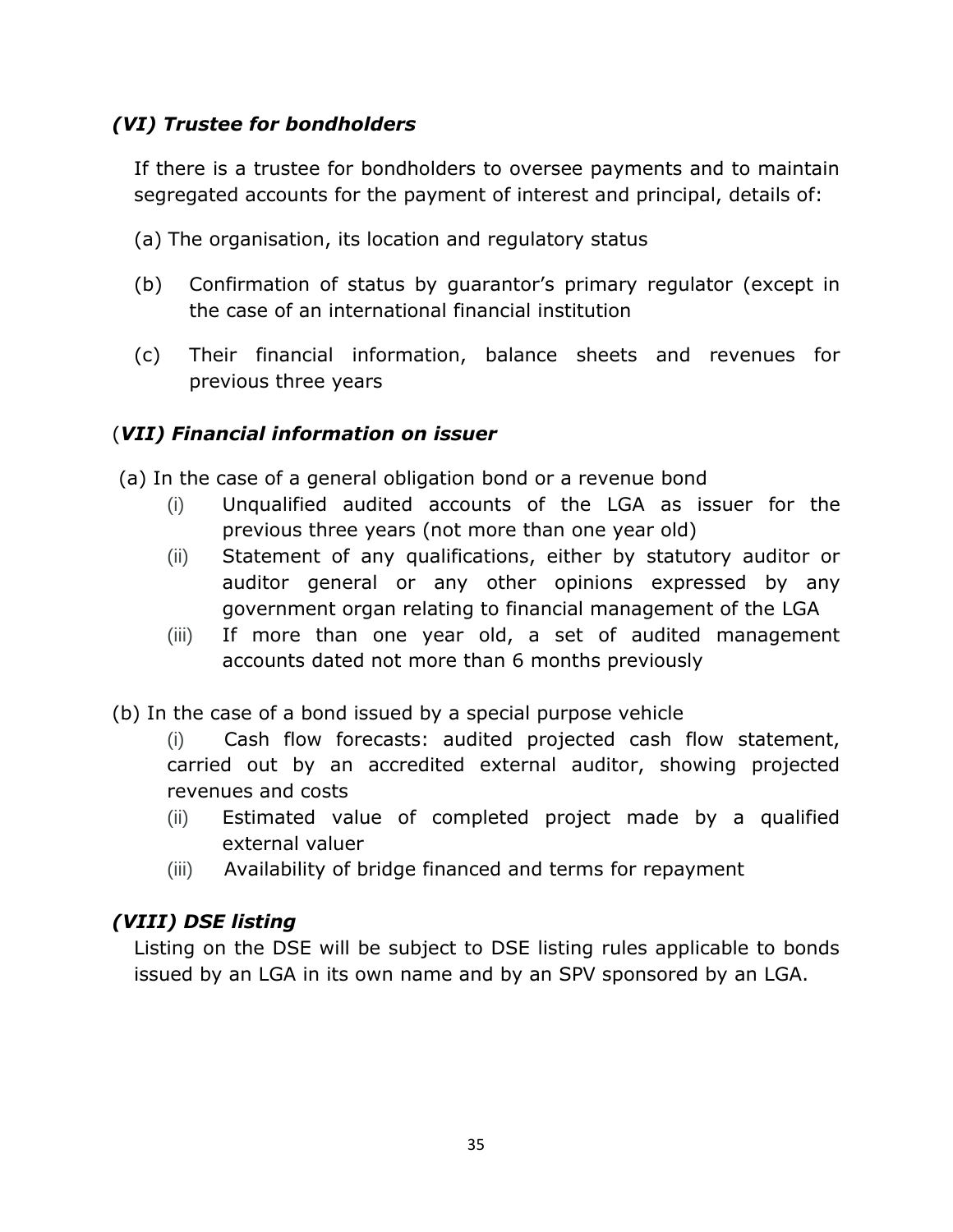# <span id="page-35-0"></span>**ANNEX 1: FINANCIAL RATIOS**

The financial ratios have been defined below to ensure that all issuers prepare them on a consistent and comparable basis.

i. Earnings before interest and taxes (EBIT) interest cover

EBIT interest cover= (EBIT for the period)

(Interest payable for the period  $+$  any preference dividend payable for the period)

This is the extent to which interest is covered by profits before interest (payable) and taxes.

EBIT is after interest earned and income from investments during the period. Interest payable for the period is defined as interest payable on all long-term and short-term debts for the period (i.e. interest paid and accrued).

ii. Operating cash flow to total debt percentage

Operating cash flow to total debt ratio= (funds generated from Operations in the period)  $\times$  100%

(Average total debt during the period)

This is the extent to which debt is covered by the cash generated from operations during the period.

iii. Free Cash flow to total debt percentage

Free cash flow to total debt= (free cash flows for the period)  $x$ 100%

(Average total debt during the period)

This is the extent to which debt is covered by free cash flow available for the period.

iv. Total free cash flow to total short term debt obligations

 $=$  (total uncommitted cash flows for the period) x 100% (total short-term debt obligations at the end of the period)

This is the extent to which all short-term obligations are covered by total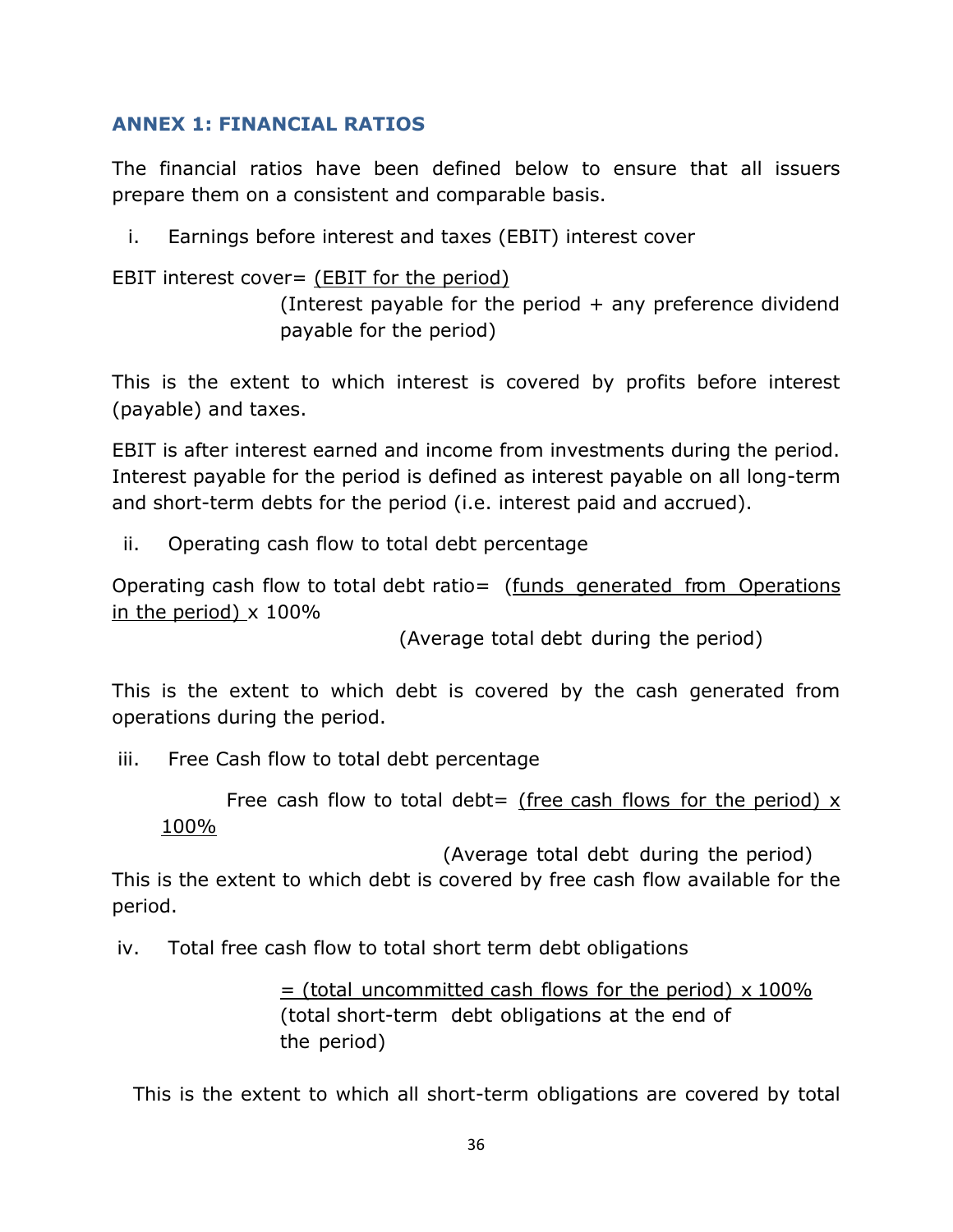uncommitted cash flows measured as a percentage.

Total uncommitted cash flow is defined as free cash flow for the period plus any cash and cash equivalents at the end of the period.

Cash equivalents are defined as highly liquid assets, convertible into known amounts of cash without notice and have insignificant risk of changes in value owing to changes in interest rates. A reasonable cut-off for cash equivalents is represented by a three-month (or less) maturity from date of acquisition.

Short-term debt obligations at the end of the period are defined as:

- $\triangleright$  Bank loans and overdrafts,
- $\triangleright$  Current portions of long-term liabilities,
- $\triangleright$  Other payables, but excluding accounts and notes payable (trade), taxes on income, dividends payable and other payables and accrued expenses which are of a non- financing nature.
- v. Net profit margin

Net profit margin = (net profit for the period/total sales for the period)  $x$ 100%

This is a measure of profitability.

Total sales turnover for the period represents the total gross sales net of indirect taxes such as VAT.

Net profit is as defined in the glossary but must be stated after charging depreciation on the gross carrying value of the fixed assets.

vi. Post-tax return (before financing costs) on capital employed

Post-tax return  $=$  (Profit after tax but before Financing costs f or the Period) x100%

 (Average Capital employed for the period) This measures the actual percentage rate of return to the "owners" of the capital (both equity and debt holders).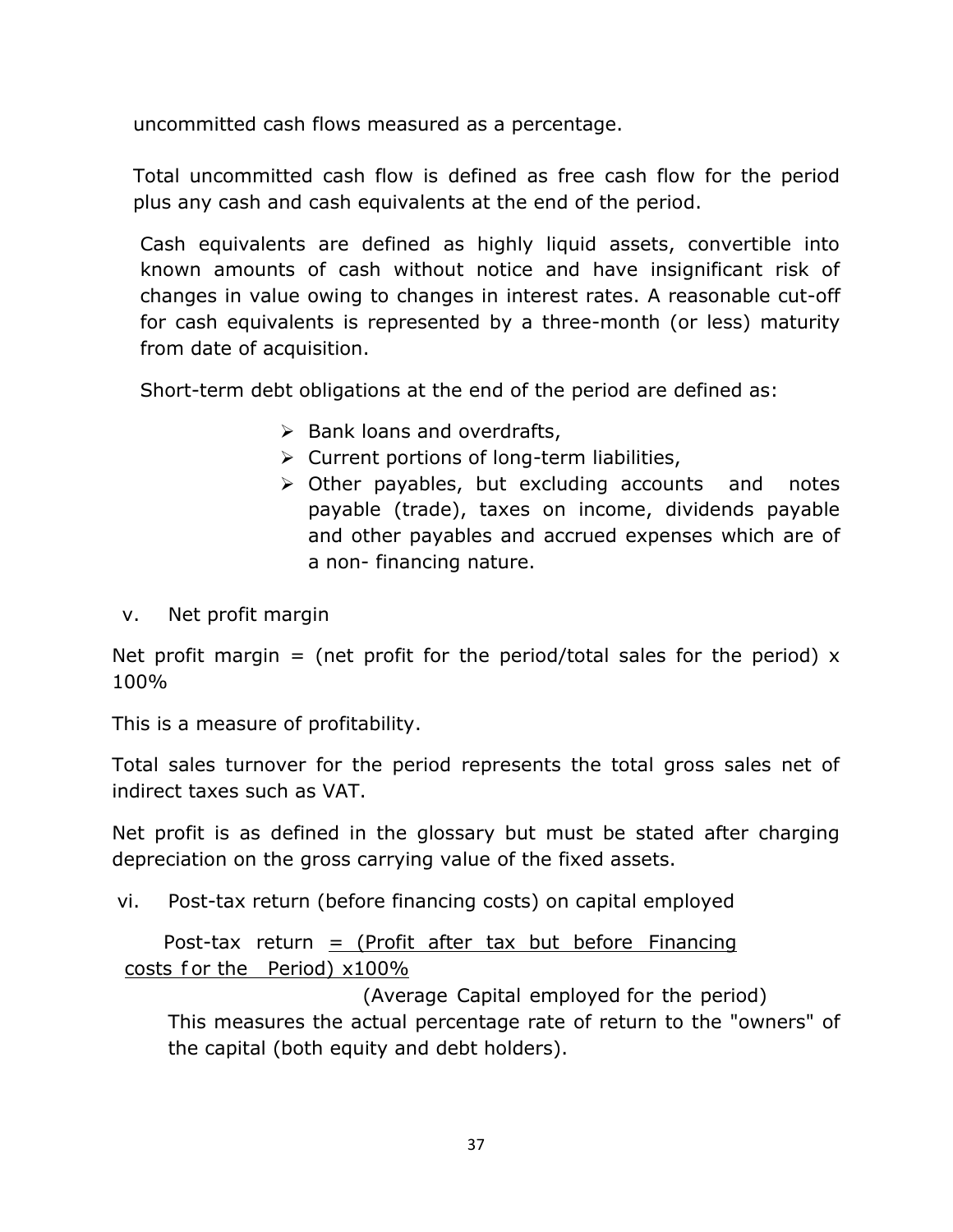Profit after tax for the period is stated after exceptional items but before extraordinary items and interest payable.

Capital Employed is defined as: shareholders' interest +minority interest +non-equity shares at Liquidation value + long term debt.

Shareholders' interest is made-up of paid-up capital and all reserves (i.e. revenue and capital reserves, including revaluation reserves).

**Note:** Where extraordinary items can have a significant impact, the ratio should also be computed using profit after tax, extraordinary items and exceptional items but before financing costs.

## **vii. Long-term debt to capital employed ratio**

Long-term debt to Capital employed ratio=(average longterm debt outstanding during the period)

> (average equity +average longterm debt for the period)

This measures the level of debt in relation to capital employed - the financial leverage, stated as a percentage

### **viii. Total debt to equity ratio**

Total debt to equity ratio= (average short-term debt outstanding+ average long term debt outstanding during the period) (average equity for the period)

This is also termed as the gearing ratio, measures the level of debt compared to equity, stated as a factor x:1.

Equity net worth (defined in the glossary).

### ix. **Funds from operations to debt Percentage**

Funds from operations to debt= (funds generated from operations In the period)  $\times$  100%

(Average total debt during the period)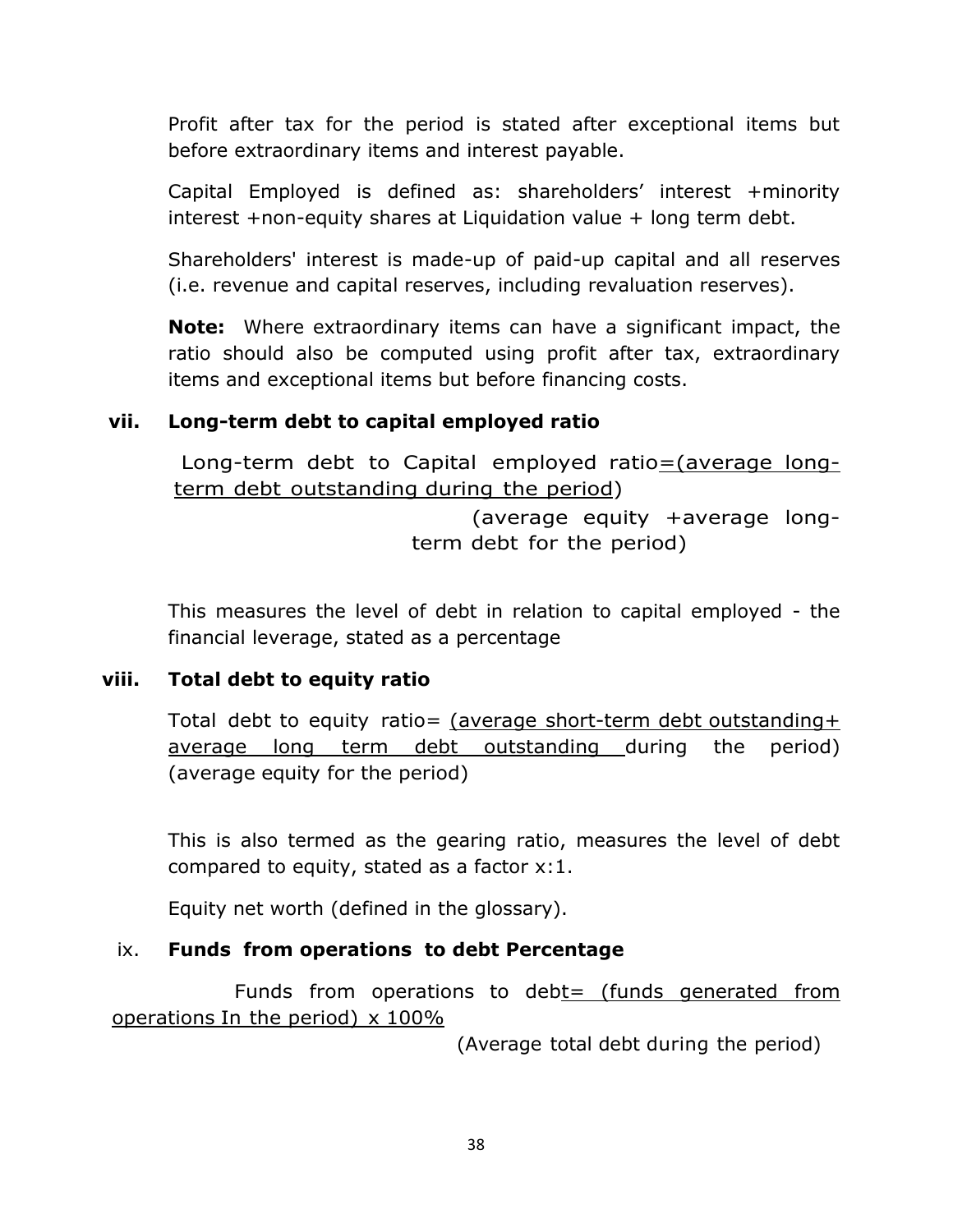#### **x. Free cash flow to debt repayment cover**

 Free cash flow to debt repayment cover= (free cash flow for the period) (Interest payable + preference dividend+ principal repaid during the period)

This is the extent to which total debt is covered by cash flow available for the period.

Free cash flow is defined in the glossary. Debt repayment includes any obligations on total debt that are due within the period.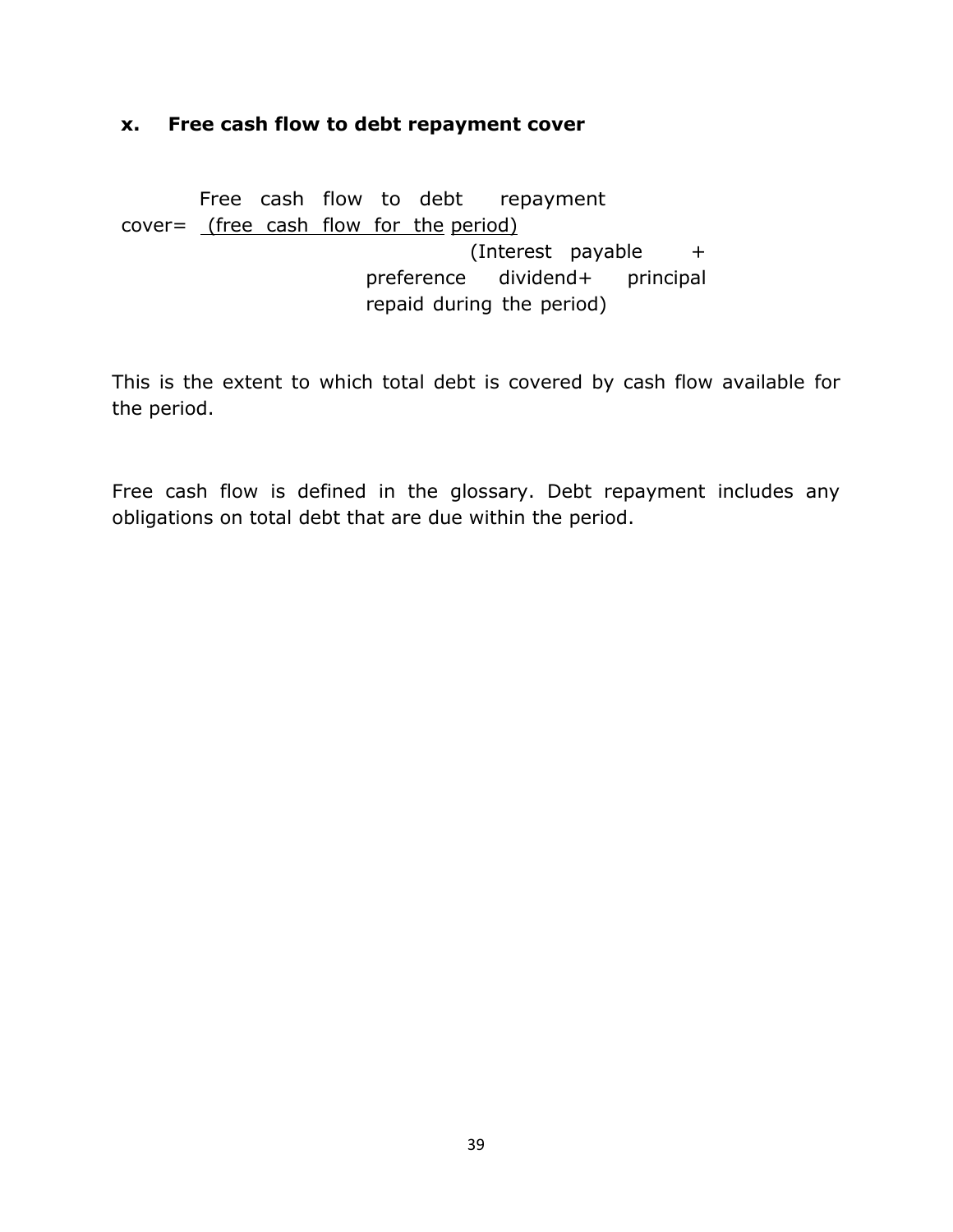## <span id="page-39-0"></span>**ANNEX 2: GLOSSARY**

The glossary is designed to provide clarity to the terms used in the guidelines and the computation of the financial ratios.

# **Adviser or Sponsoring Broker**

In relation to an issue of securities means a corporate person licensed by the CMSA to be engaged in the provision of financial services which deals in securities whether debt or equity and has been contracted by an issuer as a lead adviser to an issue of securities.

## **Average over the period**

This is defined as the average of the opening and closing balances for that period. Alternatively, where the debt profile changes significantly during the year, it would be more appropriate to compute a weighted average over the period using month-end or quarter-end balances. The basis of computation should be disclosed.

### **Bond**

A bond is a debt instrument with a maturity of one year or more, and evidence of a loan extended by a creditor to a corporation or other borrower such as a government or local authority. The borrower is obligated to pay the bondholder a specific interest at specific intervals, and to repay the principal amount of the loan at maturity. Bonds signify indebtedness of the issuer to the bondholder but do not have corporate ownership privileges as shareholders. The terms of the contract are normally contained in the bond indenture or trust indenture.

# **Bond Insurer**

An insurance company which insures an issuer of securities against risk of default in payment of interest and payment of principal due under a guaranteed bond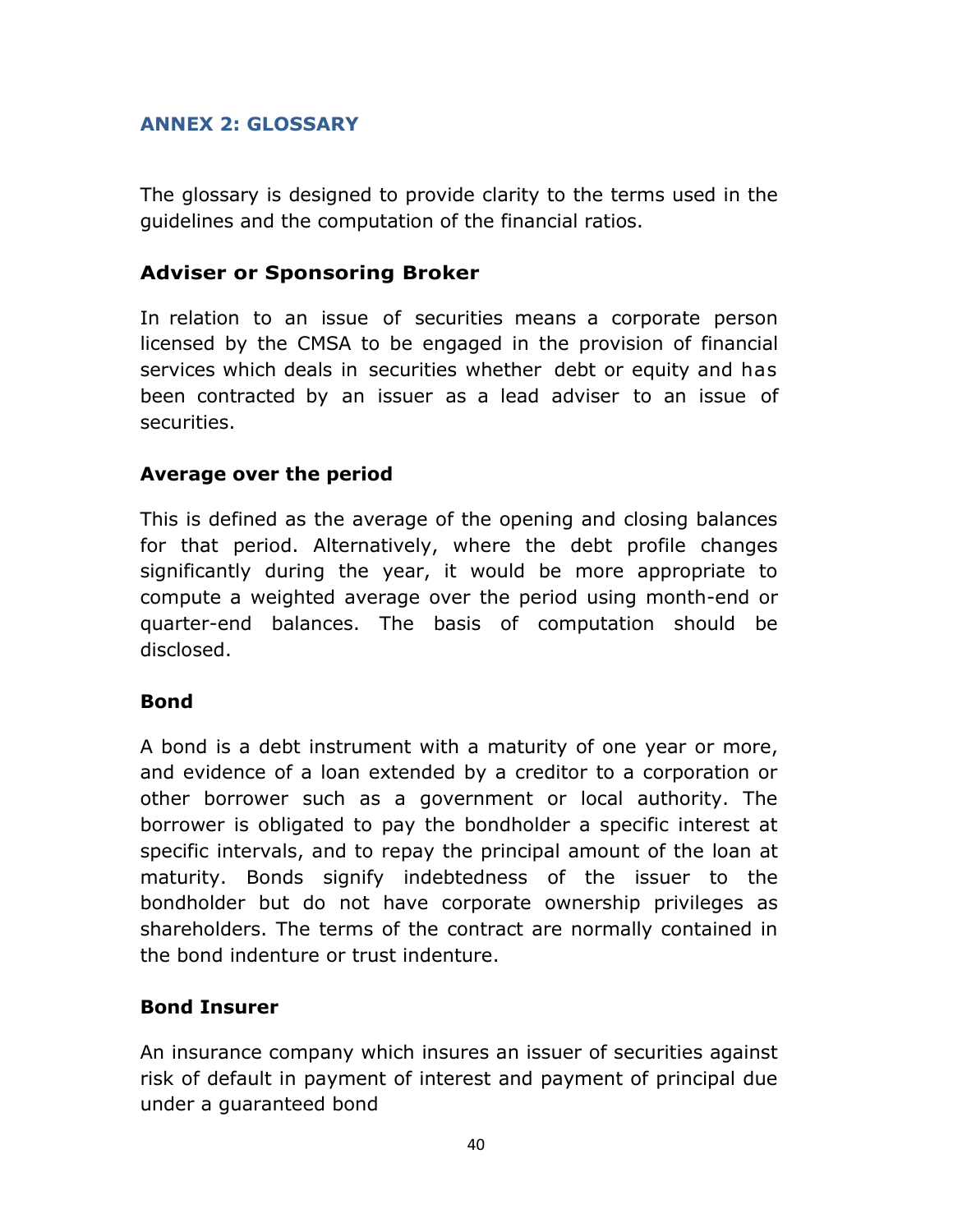# **Commercial Paper**

Commercial paper is a debt instrument with a maturity of less than one year and is evidence of loan extended by a creditor to a corporation.

# **Free Cash flow**

This is defined as operating cash flow for the period less income tax paid and net capital investment.

## **Guarantor**

Means any person who guarantees to bond or commercial paper holders payment of interest and repayment of principal due under a guaranteed bond or paper respectively

# **Guaranteed Bond**

Means a bond which is guaranteed as to payment of interest and repayment of principal by a third party who may or may not be related to the issuer but is usually larger, better known or more credit worthy than the issuer, or guaranteed by means of a contract of insurance

### **Guaranteed paper**

Means a commercial paper which is guaranteed as to payment of interest and repayment of principal by a third party who may or may not be related to the issuer but is usually larger, better known or more credit worthy than the issuer or guaranteed by means of a contract of insurance

# **Issue**

Any security of a legal entity, offered for distribution.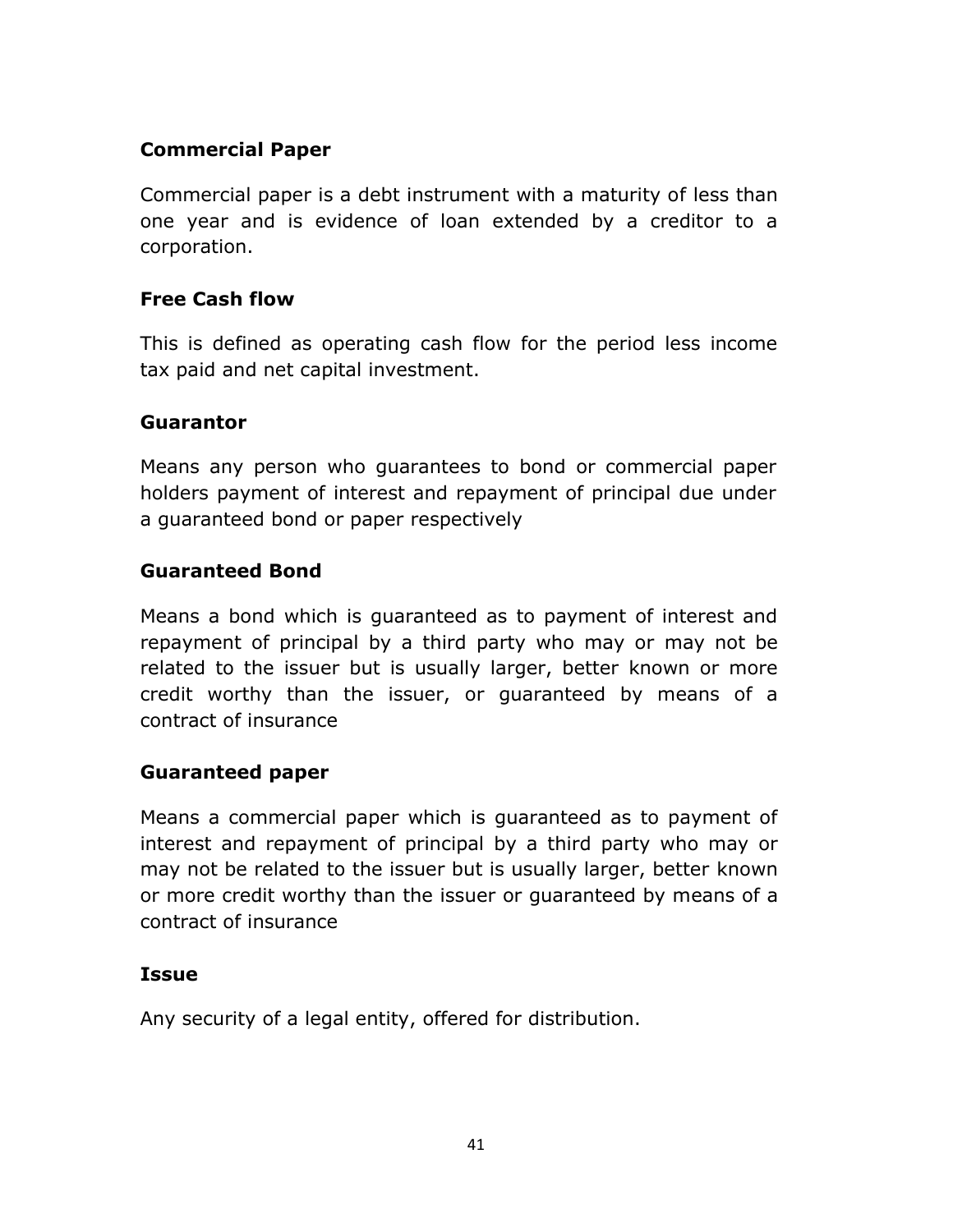# **Issuer**

A legal entity whose securities are offered for sale or distribution

# **Lot**

A given number of units of a security

# **Net worth (equity)**

This represents the worth of the company after all obligations are met. Thus it may be defined as paid-up share capital plus all reserves (i.e., revenue and capital reserves, including revaluation reserves).

# **Net profit**

This is defined as the net profit for the period after the tax and extraordinary and exceptional items.

# **Offer Document**

This is a document prepared by the issuer to provide information about the issue and in compliance with disclosure requirements whether in the form of a prospectus or an information memorandum.

# **Offer period**

This is the period between the time an issue is offered to the public and the time the offer closes.

# **Operating cash flow (funds generated from operations)**

According to International Accounting Standard 7, Operating cash flow is defined as net profit (see below) for the period as adjusted for the effects of:

-Changes in working capital (stocks, trade debtors and creditors)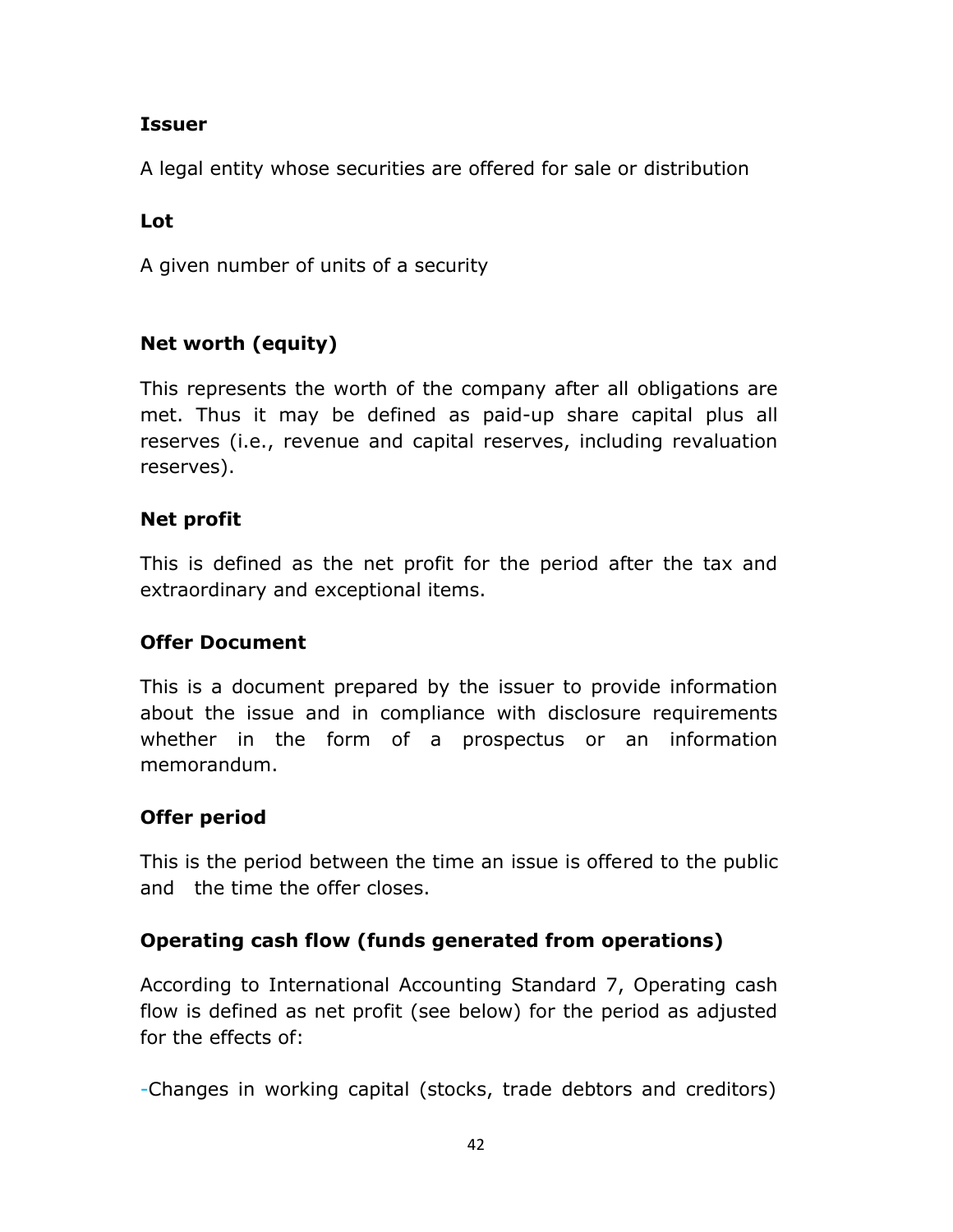during the period;

-Non-cash items such as depreciation, foreign exchange (gain)/loss, (gain/loss or disposal of fixed assets, provisions, deferred taxes, etc.

-All other items for which the cash effects are investing or financing cash flows or returns on investment or servicing of finance, such as dividend income, interest paid, or interest received.

# **Paid-up Share Capital**

This represents ordinary shares (equity shares), which have been issued and fully paid for, but excludes all non-equity shares except for non-redeemable preference shares.

## **Period**

The term is defined as the period for which the financial statements are made up. This must not exceed 18 months and must not be less than 3 months. For example, the longest period would be  $1^{\text{st}}$  January 2019 to 30<sup>th</sup> June 2020 and the shortest period would be  $1^{st}$  January 2019 to  $31^{st}$  March 2019.

# **Profit for the purpose of determining eligibility for issuing debt**

Profit for-this purpose is the net profit before minority interests,

# **The latest available balance sheet date**

Where the latest annual audited financial statements are made up to a date more than six months prior to launch date e.g., latest audited financial statements are for 12 months to  $30<sup>th</sup>$  June 2019 for a bond issue to be launched on  $31<sup>st</sup>$  March, 2020, then: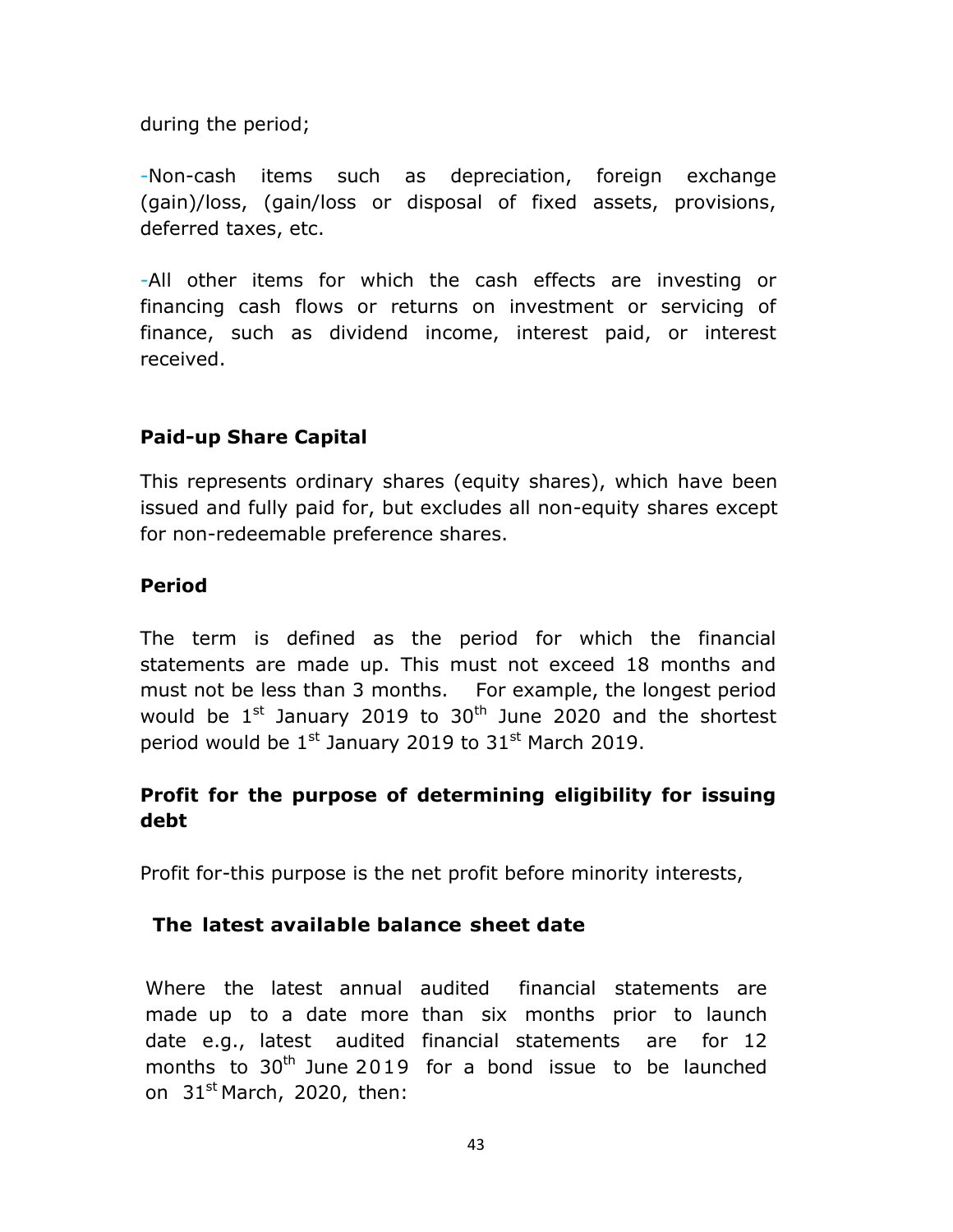Management should disclose the un-audited balance sheet date to a date less than six months prior to the launch date (say 31 December 2019) and financial results and cash flows for the period from the last audited financial statements to that date (6 months to December 2019).

(1) Disclose the financial ratios for that period (6 months to  $31<sup>st</sup>$  December 2019) on a 12-month equivalent basis. The balance sheet, profit & loss and cash flows for the "notional" first six months should be extrapolated. The extrapolation should be on a straight-line basis where there are no significant seasonal trends. Where there are significant seasonal trends identified in the previous period, then the extrapolation should be weighted accordingly.

## **Total Indebtedness**

This is represented by both long-term debt and short-term debt.

Long-term debts are any amounts outstanding on commitments that are repayable after more than one year. Examples include:

- $\triangleright$  term loan
- $\triangleright$  bonds issued
- non-equity shares outstanding e.g. redeemable preference shares
- $\triangleright$  long-term lease obligation
- parent company loan/director loan/shareholder loan\*\*

For these items, analyse the amounts as:

- $\geq$  amounts falling due within 2-5 years
- $\triangleright$  amounts falling due after 5 years

Short-term debts are any amounts owed that have a maturity period of less than a year or which are repayable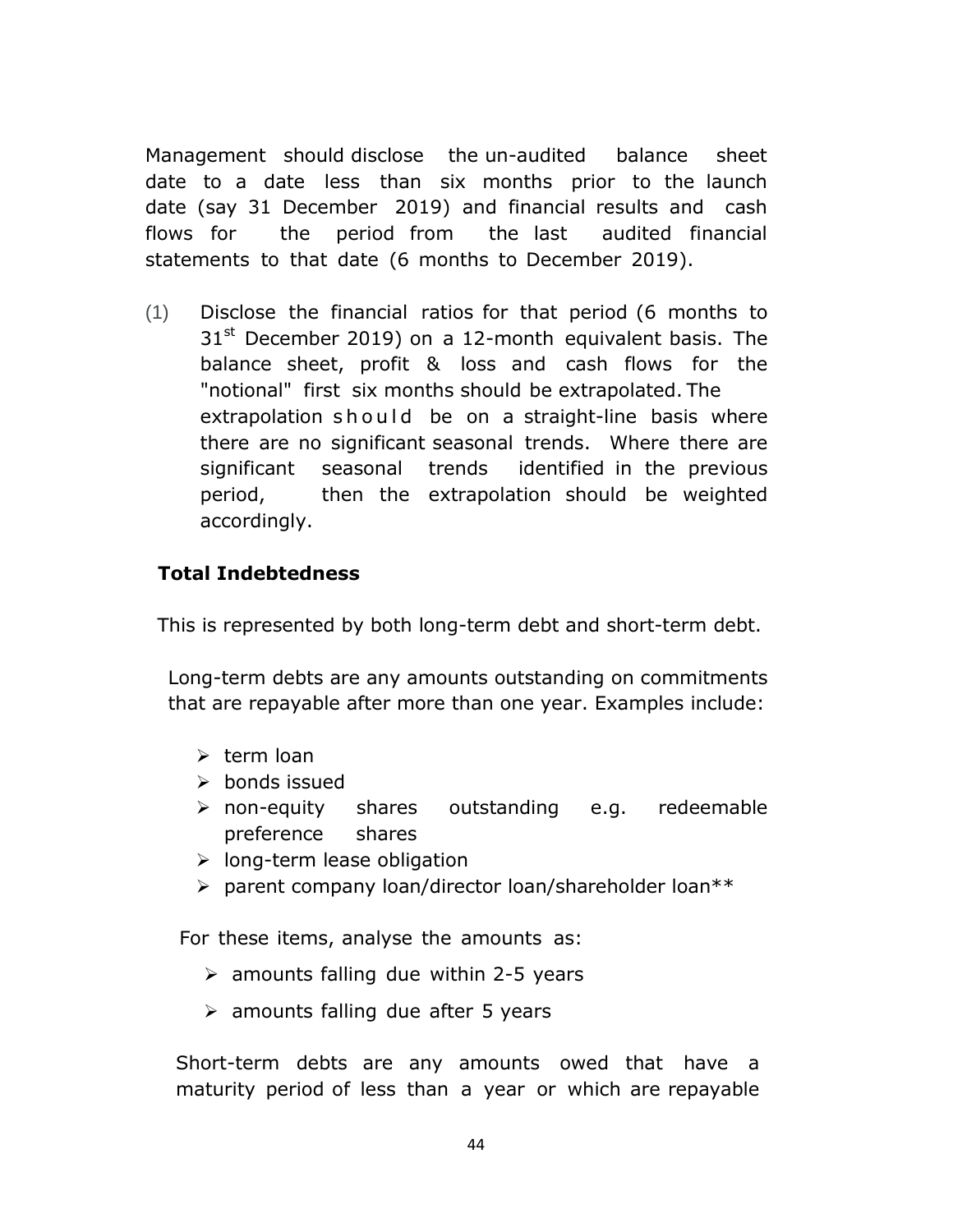on demand but exclude normal trade creditors and other creditors. Example includes:

- **•** overdrafts
- current portion of long term debt commercial paper
- certificate of deposit (COs) issued
- parent company loans/director loans/shareholder loans\*\*
- trade credit facilities from related parties which are in excess of normal industry credit terms\*\*\*

 \*\* these amounts would be classified as long-term debt provided that there is an agreed repayment schedule for interest and principal that is being adhered to, otherwise the amounts would be classified as short-term debt.

\*\*\*for example, if the amount outstanding on a trade credit from a related party is equivalent to 90 days worth of purchase while normal industry terms are 30 days. An amount equivalent to 60 days worth of purchases should be classified as short-term debt.

Disclosure should also be provided of future significant/material cash obligations that are not already reflected on the balance sheets as a liability (i.e., offbalance sheet items), such as:

- Contracted obligations, commitments for the next 12 months;
- capital commitments that have been contracted for but not provided for on the balance sheet and those authorized but not contracted;
- Contingent liabilities;
- Contracted amounts payable under sale and repurchase